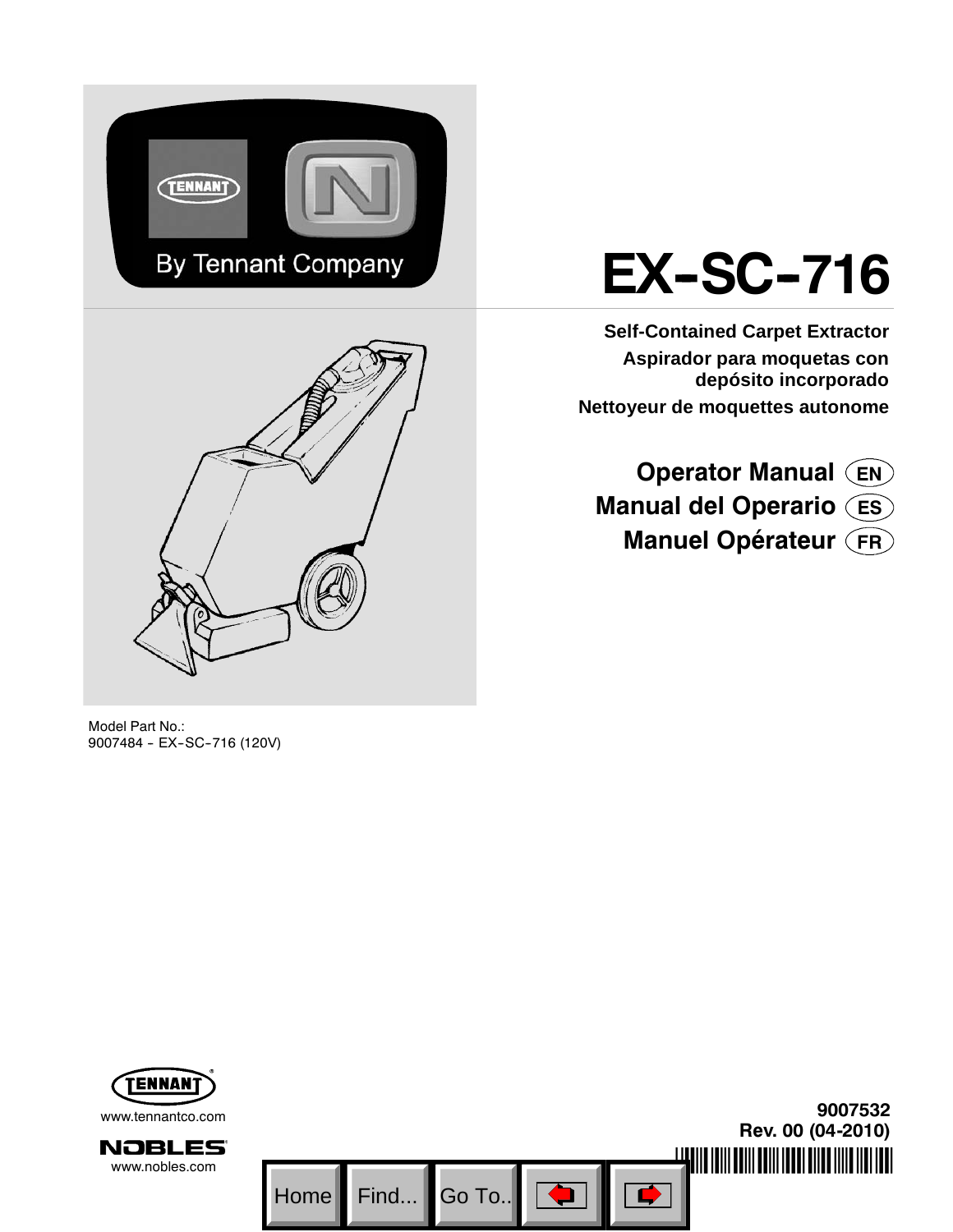This manual is furnished with each new model. It provides necessary operation and maintenance instructions.

## **Read this manual completely and understand the machine before operating or servicing it.**

This machine will provide excellent service. However, the best results will be obtained at minimum costs if:

- The machine is operated with reasonable care.
- The machine is maintained regularly per the machine maintenance instructions provided.
- The machine is maintained with manufacturer--supplied or equivalent parts.

Parts and supplies may be ordered online, by phone, by fax or by mail.

**UNCRATING MACHINE:** Carefully check carton for signs of damage. Report damages at once to carrier.



## **PROTECT THE ENVIRONMENT**

Please dispose of packaging materials and old machine components in an environmentally safe way according to local waste disposal regulations.

Always remember to recycle.

## **Tennant Company**

PO Box 1452 Minneapolis, MN 55440 USA Phone: (800) 553-8033 or (763) 513-2850 www.tennantco.com www.nobles.com

Specifications and parts are subject to change without notice.

Copyright © 2010 TENNANT Company. All rights reserved.

## **MACHINE DATA**

| Please fill out at time of installation<br>for future reference. |
|------------------------------------------------------------------|
| Model No. - __________________________________                   |
|                                                                  |
|                                                                  |
| Sales Rep. - ________________________                            |
|                                                                  |
|                                                                  |
| Installation Date - <u>_________________________________</u>     |
|                                                                  |

## **TABLE OF CONTENTS**

Go To.. $\|$ 

| SAFETY PRECAUTIONS<br>GROUNDING INSTRUCTIONS | 3<br>4 |
|----------------------------------------------|--------|
|                                              |        |
| <b>SAFETY LABEL</b>                          | 4      |
| <b>MACHINE COMPONENTS </b>                   | 5      |
| MACHINE SETUP                                | 6      |
| MACHINE OPERATION                            | 6      |
| PRE-OPERATION                                | 6      |
| CLEANING CARPETS                             | 7      |
| WHILE OPERATING                              | 7      |
| OPERATING ACCESSORY TOOLS                    |        |
| (OPTIONAL)                                   | 8      |
| <b>ADJUSTING BRUSH HEIGHT </b>               | 8      |
| DRAINING TANKS                               | 8      |
| DRAINING RECOVERY TANK                       | 8      |
| DRAINING LEFTOVER CLEANING                   |        |
|                                              | 9      |
| MACHINE MAINTENANCE                          | 9      |
| DAILY MAINTENANCE                            | 9      |
| MONTHLY MAINTENANCE                          | 10     |
| SERVICING MACHINE:                           | 10     |
| STORING MACHINE                              | 10     |
| RECOMMENDED STOCK ITEMS                      | 10     |
| TROUBLE SHOOTING                             | 11     |
| SPECIFICATIONS                               | 12     |
| MACHINE DIMENSIONS                           | 12     |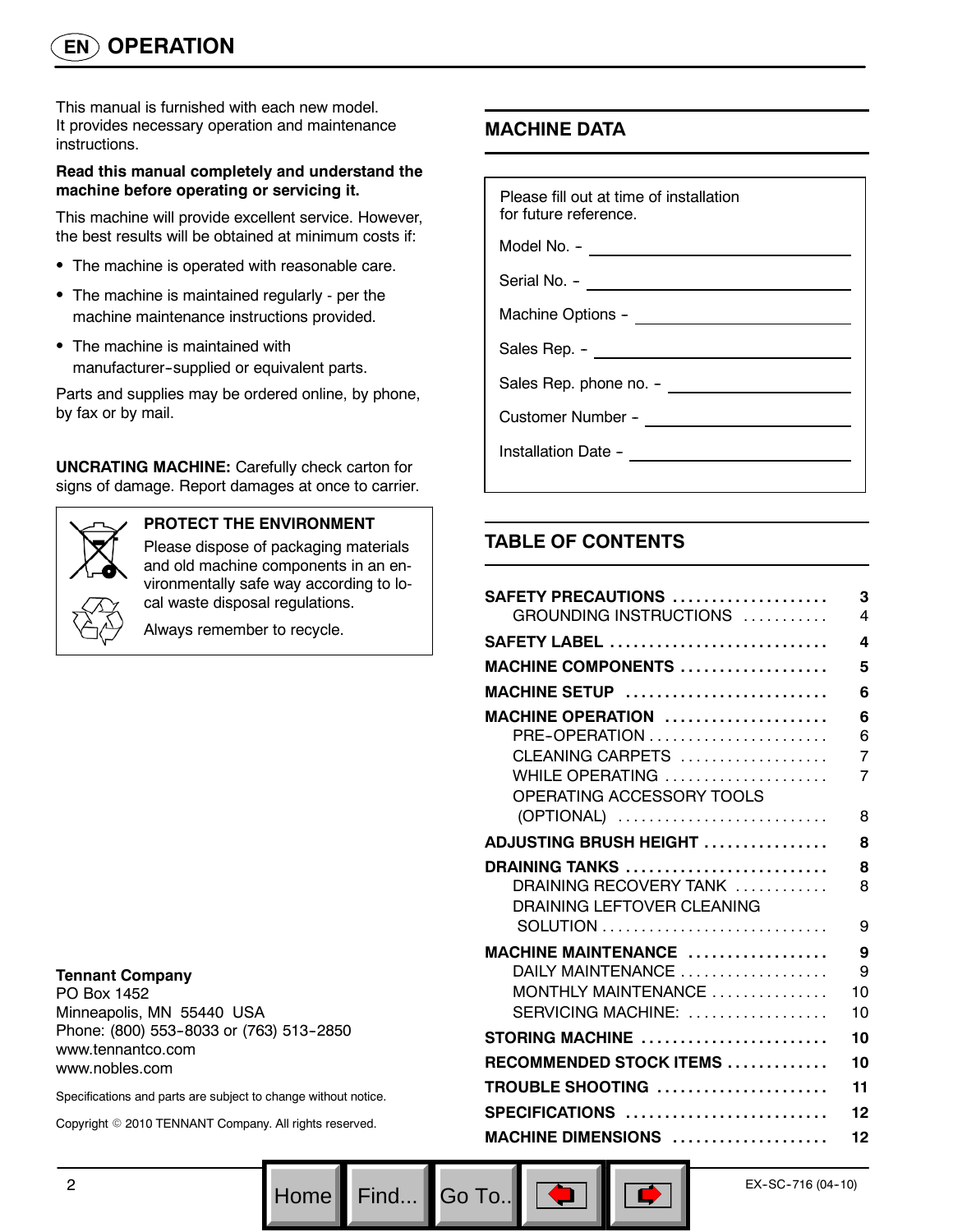## **SAFETY PRECAUTIONS**

**This machine is intended for commercial use. It is designed exclusively to clean carpet and upholstery in an indoor environment and is not constructed for any other use. Use only recommended accessory tools and commercially available carpet cleaners intended for machine application.**

#### **All operators must read, understand and practice the following safety precautions.**

The following warning alert symbol and the "FOR SAFETY" heading are used throughout this manual as indicated in their description:

**WARNING: To warn of hazards or unsafe practices which could result in severe personal injury or death.**

**FOR SAFETY: To identify actions which must be followed for safe operation of equipment.**

**Failure to follow these warnings may result in personal injury, electrical shock, fire or explosion.**

## **WARNING: Fire Or Explosion Hazard:**

**Never Use Flammable Liquids Or Operate Machine in Or Near Flammable Liquids, Vapors Or Combustible Dusts.**

*This machine is not equipped with explosion proof motors. The electric motors will spark upon start up and during operation which could cause a flash fire or explosion if machine is used in an area where flammable vapors/liquids or combustible dusts are present.*

**Do Not Pick Up Flammable Materials Or Reactive Metals.**

**WARNING: Electrical Hazard. Do Not Operate With Damaged Power Cord. Do Not Modify Plug. Unplug power Cord Before Servicing Machine.**

**If the supply cord is damaged or broken, it must be replaced by the manufacturer or it's service agent or a similarly qualified person in order to avoid a hazard.**

**WARNING: Spinning Brush. Keep Hands Away. Turn Off Power Before Working On Machine.**

Home Find... Go To.

**A WARNING: Electrical Shock Hazard. Do Not Use Outdoors. Do Not Expose To Rain. Store Indoors.**

**The following information signals potentially dangerous conditions to the operator or equipment:**

#### **FOR SAFETY:**

- **1. Do not operate machine:**
	- **With flammable liquids or near flammable vapors as an explosion or flash fire may occur.**
	- Unless trained and authorized.
	- Unless operator manual is read and **understood.**
	- Unless cord is properly grounded.
	- **With damaged cord or plug.**
	- **If not in proper operating condition.**
	- In outdoor areas.
	- **In standing water.**
	- With the use of additional extension cords. **Only use manufacturer's extension cord equipped with machine which has proper capacity and is grounded.**
- **2. Before operating machine:**
	- **Make sure all safety devices are in place and operate properly.**
	- Place wet floor signs as needed.
- **3. When using machine:**
	- **-- Do not run machine over cord.**
	- Do not pull machine by plug or cord.
	- Do not pull cord around sharp edges or **corners.**
	- Do not unplug by pulling on cord.
	- Do not stretch cord.
	- Do not handle plug with wet hands.
	- Keep cord away from heated surfaces.
	- **Report machine damage or faulty operation immediately.**
	- **Follow mixing and handling instructions on chemical containers**
	- Never allow children to play on or around.
- **4. Before leaving or servicing machine:**
	- **Turn off machine.**
	- Unplug cord from wall outlet.
- **5. When servicing machine:**
	- **-- Unplug cord from wall outlet.**
	- Avoid moving parts. Do not wear loose **jackets, shirts, or sleeves.**
	- Use manufacturer supplied or approved **replacement parts.**
	- All repairs must be performed by a **qualified service person.**
	- Do not modify the machine from its original **design.**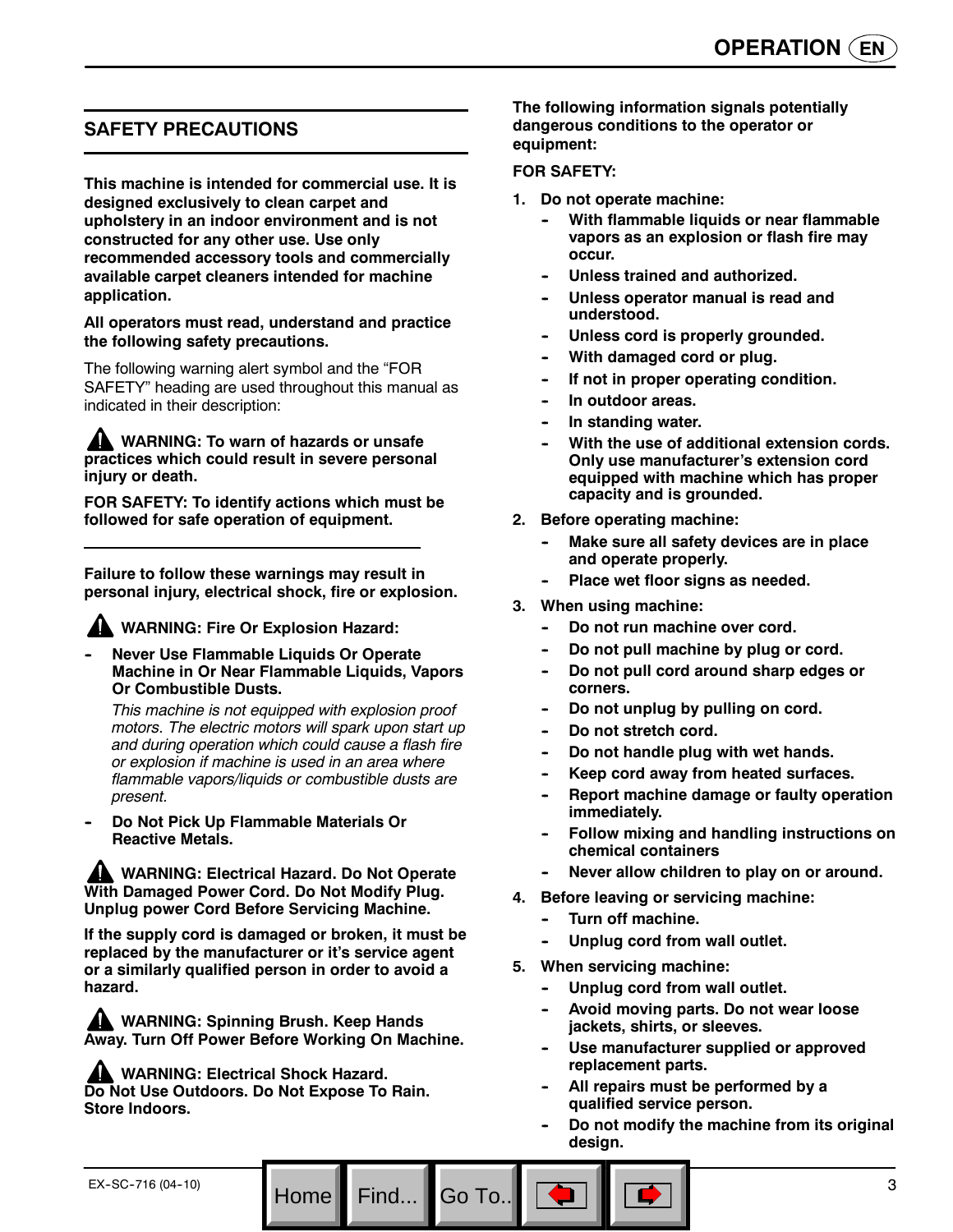- **6. When transporting machine:**
	- **Get assistance when lifting machine.**
	- Unplug cord from wall outlet.
	- Use tie-down straps to secure machine to **truck or trailer.**

#### **GROUNDING INSTRUCTIONS**

**Machine must be grounded. If it should malfunction or breakdown, grounding provides a path of least resistance for electrical current to reduce the risk of electrical shock. This machine is equipped with a cord having an** equipment-grounding conductor and grounding **plug. The plug must be plugged into an appropriate outlet that is properly installed in**

**SAFETY LABEL**

**accordance with all local codes and ordinances. Do not remove ground pin; if missing, replace plug before use.**



The safety label appears on the machine in the location indicated. Replace label if it is missing or becomes damaged or illegible.



Go To.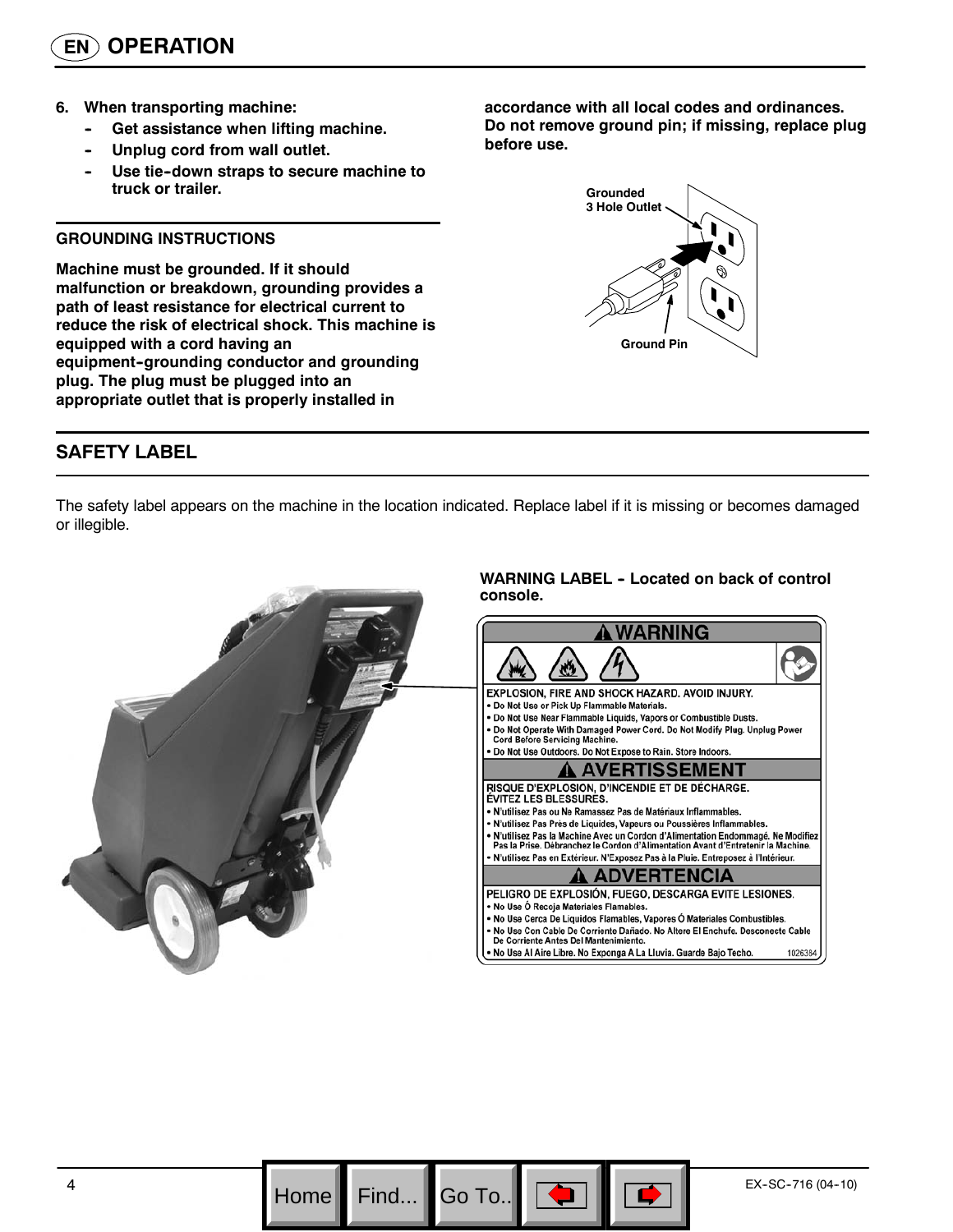## **MACHINE COMPONENTS**



Go To.. $\|$ 

- 1. Recovery Tank Dome
- 2. Pick-up Vacuum Hose
- 3. Solution Tank Dust Cover
- 4. Brush Height Adjustment Knob
- 5. Brush Housing
- 6. Vacuum Head
- 7. Extension Power Cord
- 8. Cord Strain-Relief Clip (Belt)
- 9. 254 mm (10 in) Stair Climbing Wheels
- 10. Master Switch (Vacuum and Pump)
- 11. Carpet Cleaning Button (Brush)
- 12. Spray Bar
- 13. Pump Circuit breaker
- 14. Brush Circuit breaker
- 15. Vacuum Circuit breaker
- 16. Power Cord Pigtail
- 17. Drain Valve T-Handle
- 18. Recovery Tank Drain Spout
- 19. Accessory Tool Solution Hose Quick Coupler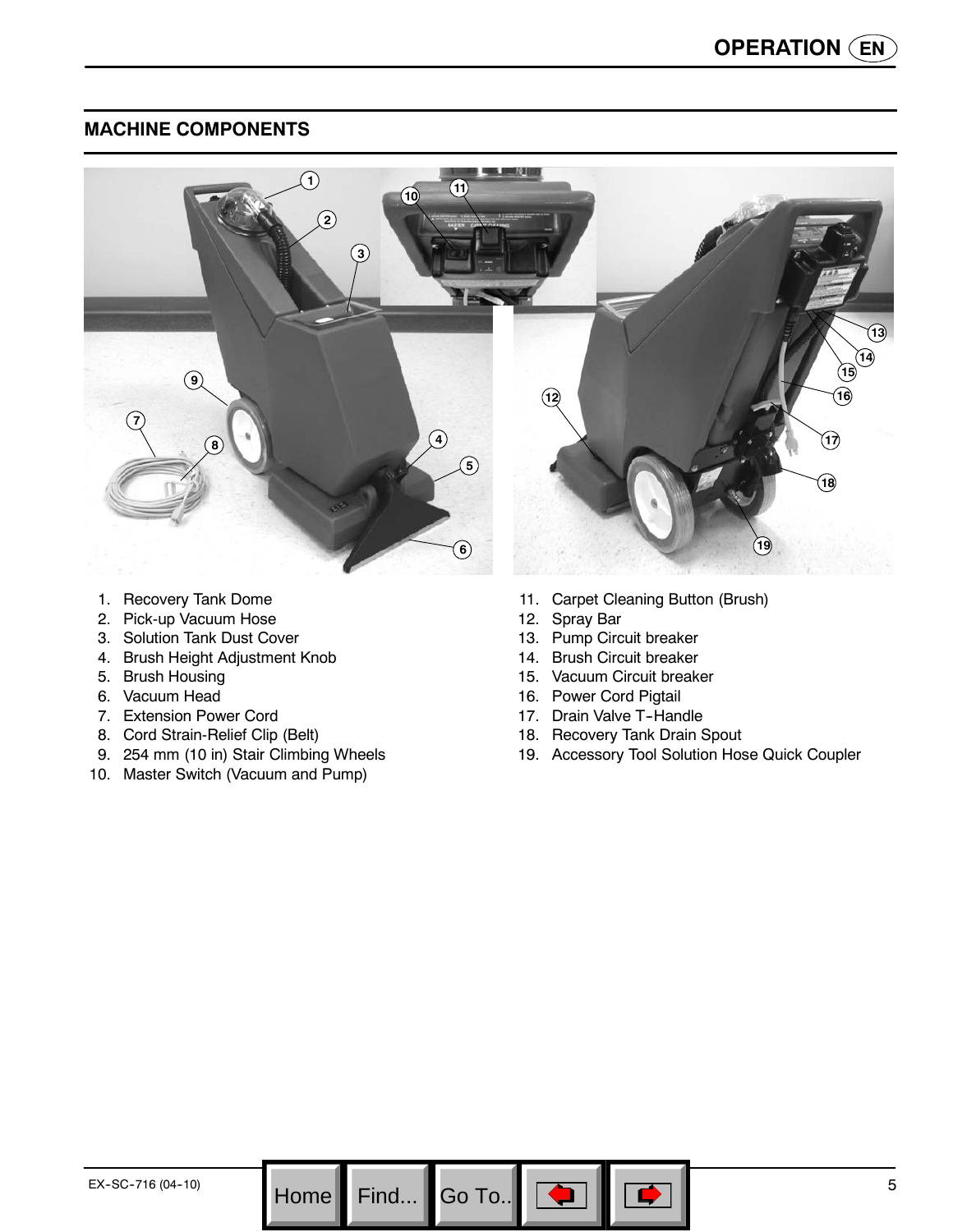## **MACHINE SETUP**

- 1. Carefully check carton for signs of damage. Report damages at once to carrier. The machine is shipped fully assembled and is ready for operation.
- 2. Fill solution tank with 30.8L (7 gal) of hot water, 60°C (140°F) maximum (Figure 1)*.*

*NOTE: The water must not be hotter than 60*\_*C (140*\_*F) or tank damage may occur.*

*NOTE: Use different buckets to fill and drain machine to prevent solution system clogs.*



**FIG. 1**

**WARNING: Fire or Explosion Hazard. Never Use Flammable Liquids.**

3. Add a recommended cleaning solution. Follow bottle's mixing instructions.

**FOR SAFETY: When using machine, follow mixing and handling instructions on chemical containers.**

**ATTENTION: If using powdered cleaning chemicals, mix prior to adding.**

*NOTE: If desired, hot water alone achieves excellent cleaning results.*

4. Close lid after filling.

## **MACHINE OPERATION**

**FOR SAFETY: Do not operate machine unless operator manual is read and understood.**

**AN WARNING: Fire Or Explosion Hazard. Never Use Flammable Liquids Or Operate Machine in Or Near Flammable Liquids, Vapors Or Combustible Dusts.**

#### **PRE--OPERATION**

Go To.

- 1. Vacuum carpet to remove particles and other debris.
- 2. Inspect power cord for damage.

**WARNING: Electrical Hazard. Do Not Operate With Damaged Power Cord. Do Not Modify Plug. Unplug power Cord Before Servicing Machine.**

**If the supply cord is damaged or broken, it must be replaced by the manufacturer or it's service agent or a similarly qualified person in order to avoid a hazard.**

3. Plug power cord into a grounded wall outlet (Figure 2).



**FOR SAFETY: Do not operate machine with the use of additional extension cords. Only use manufacturer's extension cord equipped with machine which has proper capacity and is grounded.**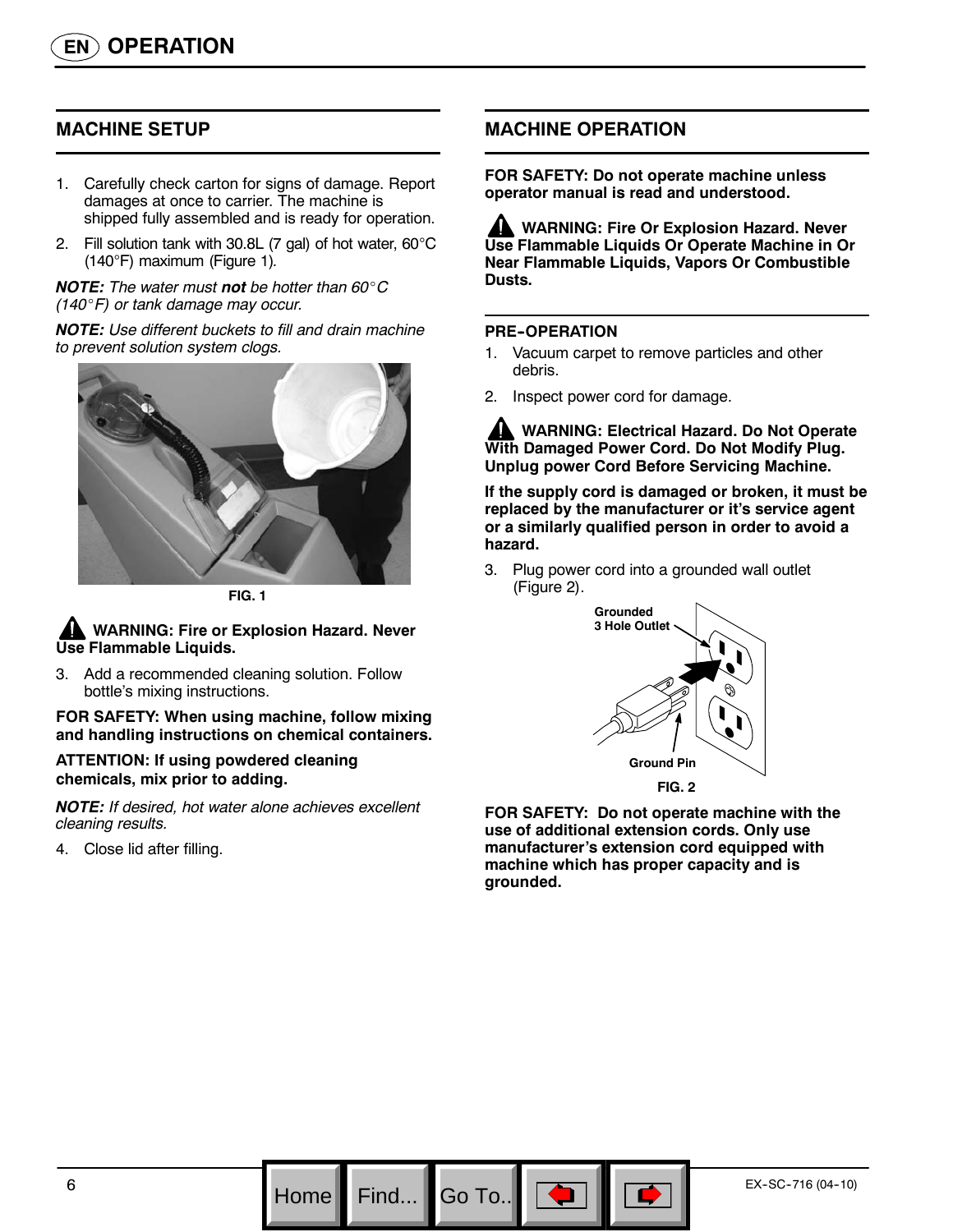## **CLEANING CARPETS**

1. Turn on Master switch (Figure 3).



2. Press and hold in Carpet Cleaning button. Pull machine towards you, 1.5m (4 ft) at a time. For best cleaning results, lift machine handle slightly while pulling backward. This transfers weight of machine to the vacuum head for best water recovery (Figure 4).



3. At end of path, release the Carpet Cleaning button and continue to pull machine towards you another 30 cm (1 ft) to pick up un-recovered spray. Push down on handle and move machine to next area to be cleaned. Overlap each path by 50 mm (2 in).

#### **WARNING: Fire Or Explosion Hazard. Do Not Pick Up Flammable Materials Or Reactive Metals.**

## **WHILE OPERATING**

- 1. If necessary, adjust brush height to accommodate type of carpet (See ADJUSTING BRUSH HEIGHT).
- 2. Work away from wall outlet and power cord to prevent cord damage.
- 3. Check for excessive foam buildup in recovery tank. Use a recommended foam control solution to prevent motor damage (Figure 5).



**FIG. 5**

#### **ATTENTION: Do not allow foam to enter vacuum screen. Damage to vacuum motor will result. This damage is not covered by warranty.**

4. If the brush or vacuum motor should stop, circuit breaker may have tripped. Turn off machine, unplug power cord and check for any obstructions. Let motor cool and manually reset circuit breaker button, located on bottom of switch box (Figure 6NO TAG).



**FIG. 6**

**WARNING: Electrical Hazard. Unplug power Cord Before Servicing Machine.**

**WARNING: Spinning Brush. Keep Hands Away. Turn Off Power Before Working On Machine.**

Go To.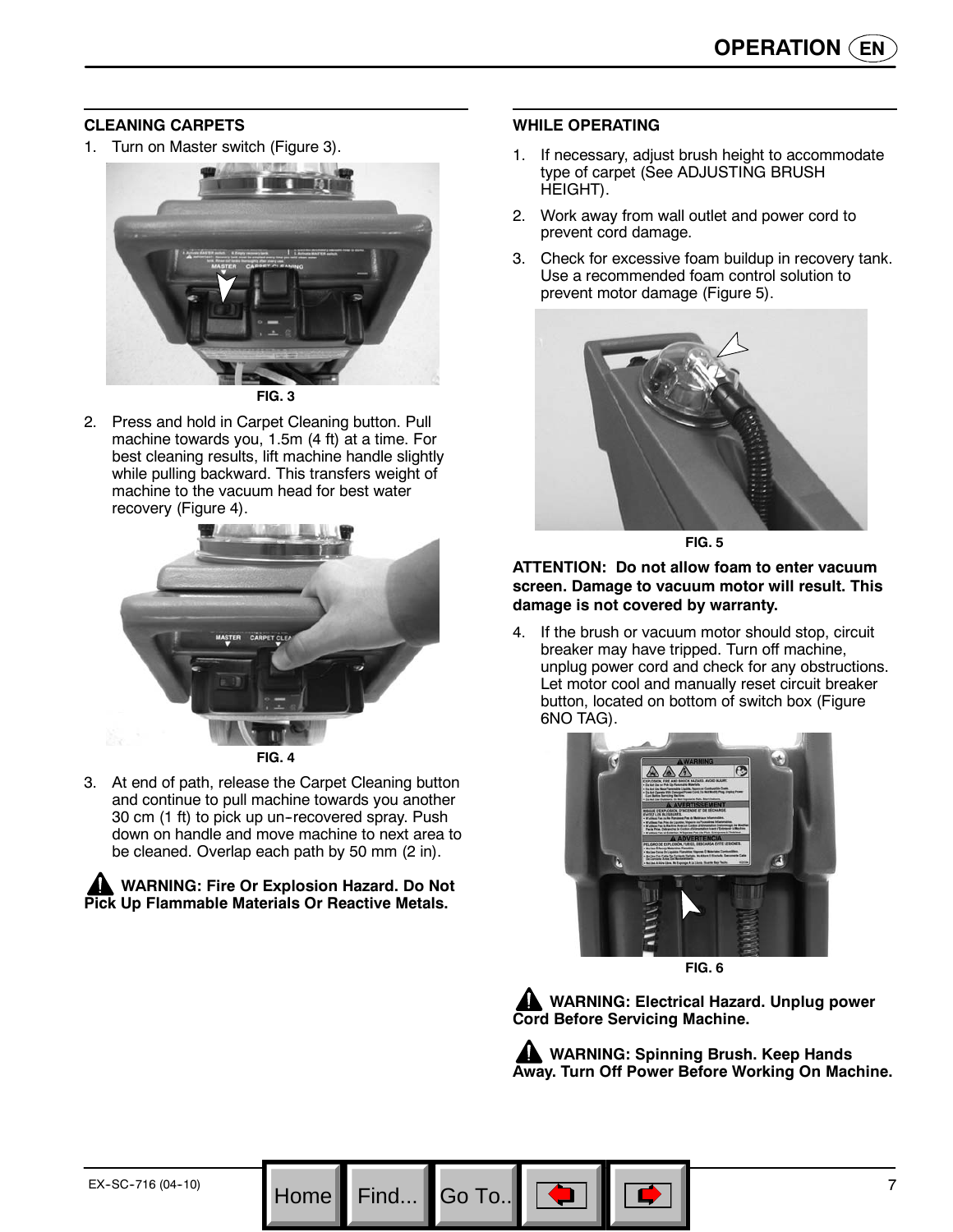# **EN OPERATION**

5. After cleaning, perform the daily maintenance procedures.

*NOTE: Allow up to one hour for carpet to dry. Use air movers to reduce drying time.*

## **OPERATING ACCESSORY TOOLS (OPTIONAL)**

- 1. Disconnect vacuum hose from recovery tank dome and connect accessory vacuum hose (Figure 7).
- 2. Connect accessory solution hose to quick coupler, located at rear of machine (Figure 7).



**FIG. 7**

- 3. Attach desired accessory tool to hoses.
- 4. Turn on Master switch.
- 5. Begin operating accessory tool (Figure 8).



**FIG. 8**

## **WARNING: Fire Or Explosion Hazard. Do Not Pick Up Flammable Materials Or Reactive Metals.**

*NOTE: When cleaning upholstery, always check cleaning instructions sewn in furniture by manufacturer.*

6. After operating accessory tool, relieve water pressure from tool before disconnecting hose. Squeeze trigger for five seconds after turning off switches.

# **ADJUSTING BRUSH HEIGHT**

1. Turn off machine and unplug power cord from wall outlet.

**WARNING: Electrical Hazard. Unplug power Cord Before Servicing Machine.**

## **AN WARNING: Spinning Brush. Keep Hands Away. Turn Off Power Before Working On Machine.**

2. Adjust brush to proper height. Turn height adjustment knob until bristles slightly touch carpet, then turn knob another half turn. Turn knob clockwise to raise and counterclockwise to lower (Figure 9).



**FIG. 9**

## **DRAINING TANKS**

## **WARNING: Electrical Hazard. Unplug power Cord Before Servicing Machine.**

*NOTE: Use different buckets to fill and drain machine to prevent solution system clogs.*

## **DRAINING RECOVERY TANK**

Go To.

1. When solution tank runs dry, recovery tank *must* be emptied. To empty recovery tank, turn off machine and position a discharge bucket under drain valve down spout.

*NOTE: Use different buckets to fill and drain machine to prevent solution system clogs.*

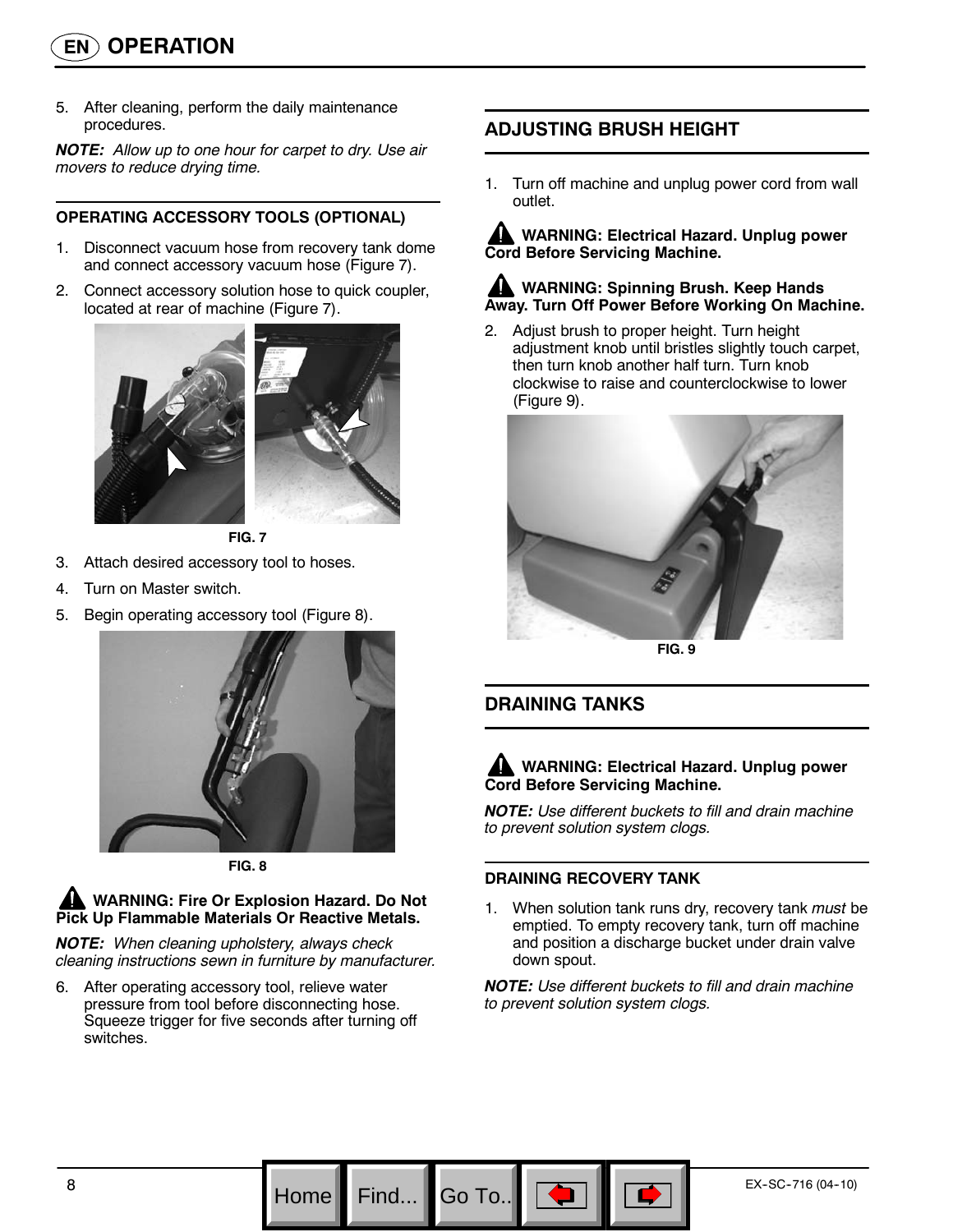2. Pull the T-handle on drain valve to empty dirty water (Figure 10).



**FIG. 10**

3. Close drain valve before continuing operation.

## **DRAINING LEFTOVER CLEANING SOLUTION**

When finished cleaning, use the 1 m (3 ft) clean-out hose to vacuum out the remaining water from solution tank.

1. Connect the clean-out hose to recovery tank dome (Figure 11).



**FIG. 11**

- 2. Turn the Master Pump Extension Tool switch on and vacuum out the remaining solution from the tank.
- 3. Drain recovery tank.

## **MACHINE MAINTENANCE**

To keep machine in good working condition, simply follow machine's daily and monthly maintenance procedures.

**AN** WARNING: Electrical Hazard. Unplug power **Cord Before Servicing Machine.**

**Contact an Authorized Service Center for machine repairs.**

#### **FOR SAFETY: When servicing machine, all repairs must be performed by a qualified service person.**

#### **DAILY MAINTENANCE (After Every Use)**

- 1. Drain and rinse out tanks thoroughly (See Draining Tanks).
- 2. Rinse out the recovery tank dome.
- 3. Remove recovery tank screen and clean (Figure 12).



**FIG. 12**

- 4. Remove and clean the two tank screens located in the bottom of the solution tank.
- 5. Remove any entangled carpet fibers and debris in brush.
- 6. Remove any clogged debris in vacuum head.
- 7. Check power cord for damage, replace if damaged. Coil cord neatly after each use.

#### **If the supply cord is damaged or broken, it must be replaced by the manufacturer or it's service agent or a similarly qualified person in order to avoid a hazard.**

8. Inspect spray pattern for plugging. If plugged, remove spray tips and soak in acetic acid solution for up to six hours. Do not use pointed objects to unplug tips, damage will occur.

#### **FOR SAFETY: When using machine, follow mixing and handling instructions on chemical containers.**

9. Clean machine with a nonabrasive, non-solvent cleaner.

**ATTENTION: Do not power spray or hose off machine. Electrical component damage may result.**

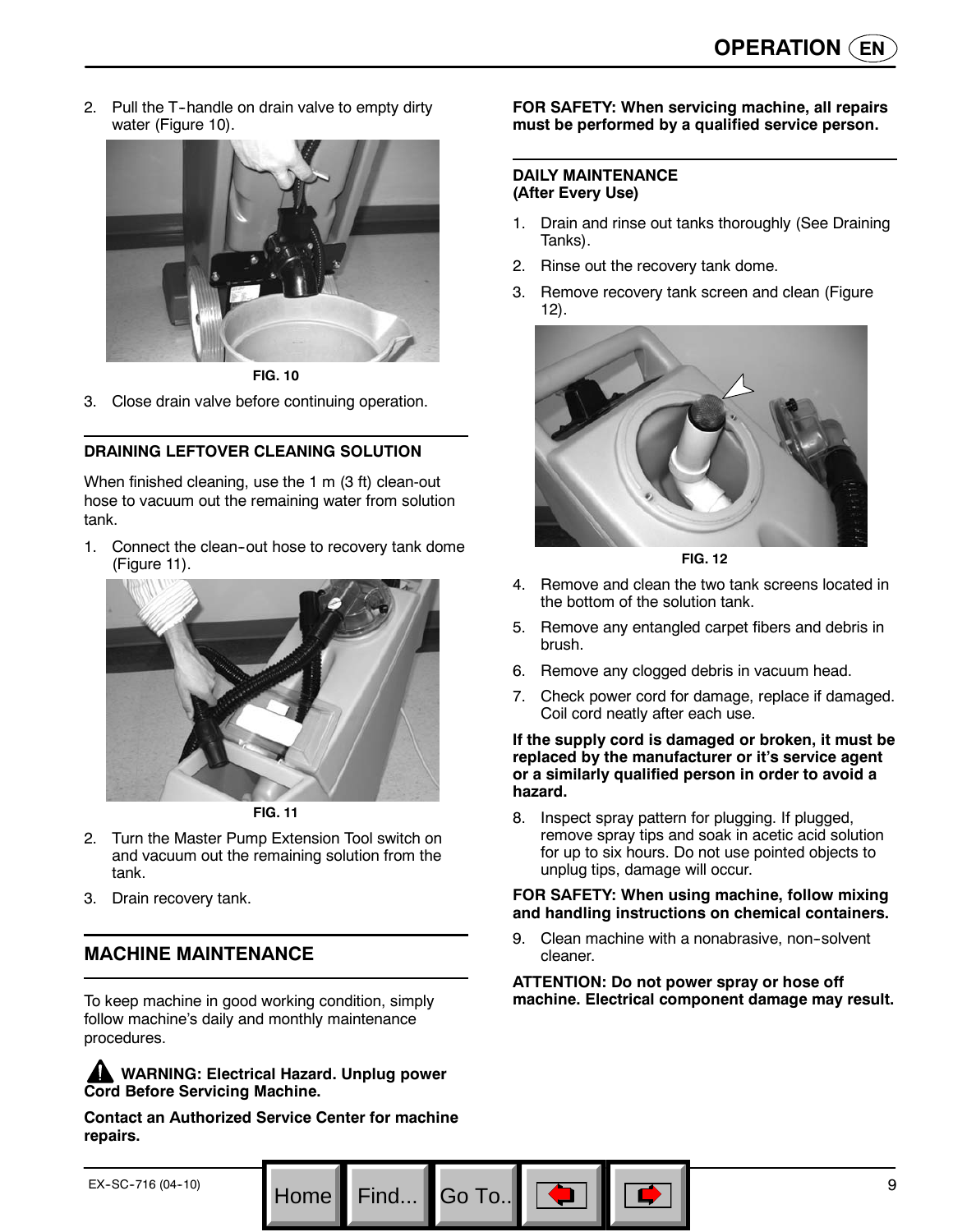## **MONTHLY MAINTENANCE (Every 80 Hours of Use)**

1. Flush the pump system with an acetic acid solution to dissolve normal alkaline chemical buildup. Follow instructions below:

#### **FOR SAFETY: When using machine, follow mixing and handling instructions on chemical containers.**

a. Premix .5 L (16 oz) of an acetic acid solution with 7.5 L (2 gal) of hot water, 60 $^{\circ}$  C (140 $^{\circ}$ F) maximum, and pour into solution tank.

#### *NOTE: The water must not be hotter than 60*\_*C (140*\_*F) or tank damage may occur.*

*NOTE: If filling with a bucket be certain that bucket is clean. This will prevent possible solution line clogs.*

- b. Turn machine on.
- c. Position brush housing over floor drain and operate machine for one minute.
- d. Turn off machine and allow remaining solution to break down alkaline buildup overnight.
- e. Next day, spray out remaining solution and flush system with 11 L (3 gal) of clean water.
- 2. Lubricate wheels with a water resistant oil.
- 3. Inspect machine for water leaks.
- 4. Inspect machine for loose screws.

#### **SERVICING MACHINE:**

For ease of servicing, the machine's tanks are hinged to pivot away from metal chassis to allow access to inner components.

#### **ATTENTION: Make sure tanks are empty before opening.**

- 1. Remove two rear hex--head screws, located under chassis rear wheels.
- 2. Remove two Allen head screws.
- 3. Remove two remaining hex-head screws located at front of chassis.
- 4. Lift tanks upward, away from chassis. The vacuum tool will pivot upward with tanks.

## **STORING MACHINE**

- 1. Before storing machine, be certain to flush tanks and drain machine of all water.
- 2. Store machine in a dry area in the upright position with brush raised off floor.
- 3. Remove recovery dome to promote air circulation.

**ATTENTION: If storing machine in freezing temperatures, be sure that machine, pump and spraying system are completely drained and dry. Damage due to freezing temperatures is not covered by warranty.**

**WARNING: Electrical Shock Hazard. Do Not Use Outdoors. Do Not Expose To Rain. Store Indoors.**

## **RECOMMENDED STOCK ITEMS**

Refer to the Parts List manual for recommended stock items. Stock Items are clearly identified with a bullet preceding the parts description. See example below:

| 26 | 1017380 | (00000000- | ) . Hose, Drain, Assy, 1.5d X 29.5l, Blk, Flx |
|----|---------|------------|-----------------------------------------------|
| 27 | 1008639 | (00000000- | Drain Assy<br>$\theta$ $\theta$               |
| 28 | 1019563 | (00000000- | ) · Strap, Drain Cap                          |
| 29 | 1008637 | (00000000- | ) • O Ring, 1.48" Id, 1.76" Od                |

Go To.. $\parallel$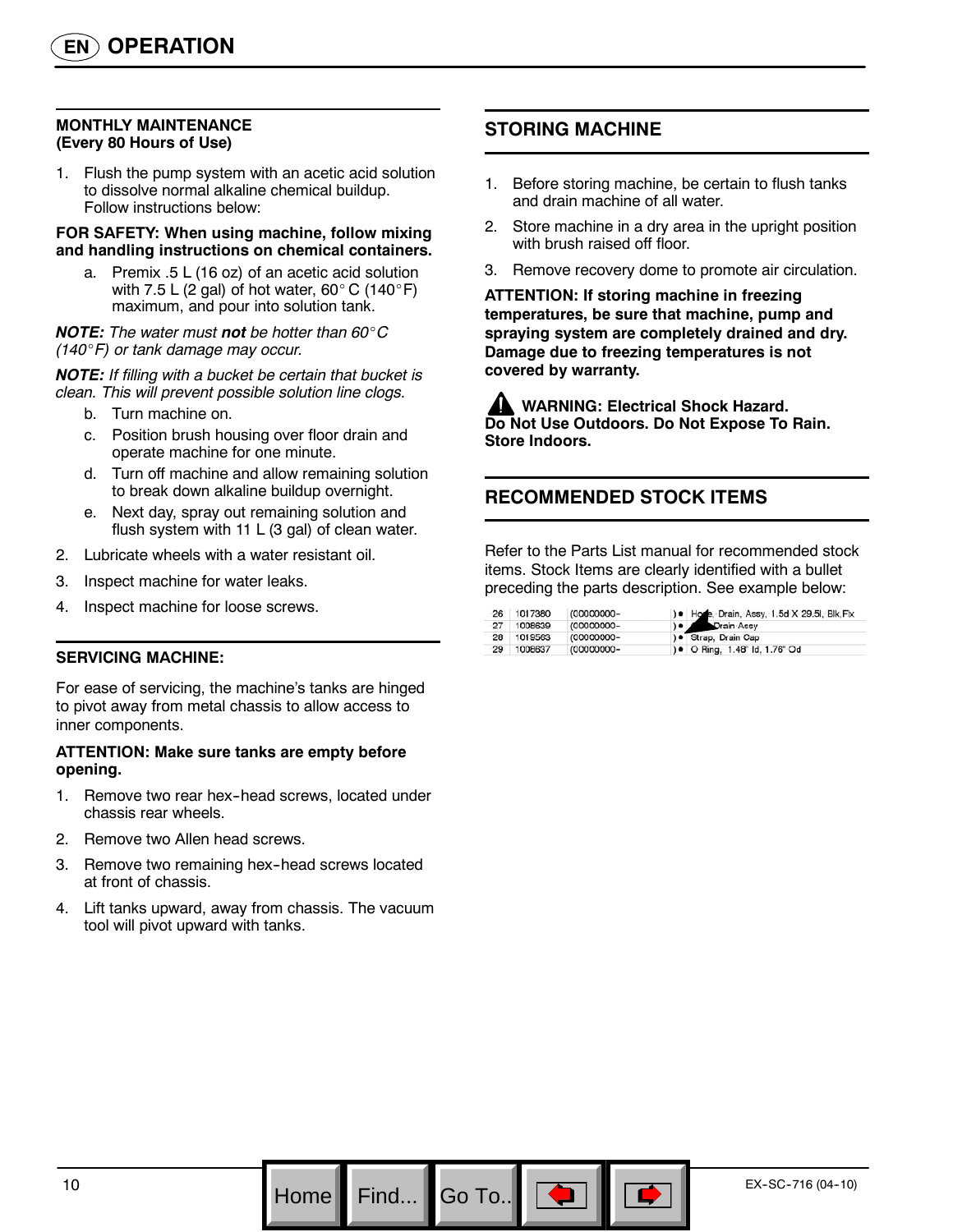## **TROUBLE SHOOTING**

| <b>PROBLEM</b>                  | <b>CAUSE</b>                              | <b>SOLUTION</b>                                                                                                 |
|---------------------------------|-------------------------------------------|-----------------------------------------------------------------------------------------------------------------|
| Machine does not operate.       | Faulty switches or wiring.                | <b>Contact Service Center.</b>                                                                                  |
|                                 | Faulty power cord.                        | <b>Contact Service Center.</b>                                                                                  |
|                                 | Building circuit breaker tripped.         | Reset breaker.                                                                                                  |
| Solution pump does not operate. | Overheated pump.                          | Determine cause and wait 20 minutes<br>for pump to cool. Reset breaker.                                         |
|                                 | Faulty solution pump.                     | <b>Contact Service Center.</b>                                                                                  |
|                                 | Faulty solenoid.                          | <b>Contact Service Center.</b>                                                                                  |
|                                 | Faulty switch.                            | <b>Contact Service Center.</b>                                                                                  |
|                                 | Loose or broken wiring.                   | Contact Service Center.                                                                                         |
| Vacuum motor does not operate.  | Vacuum motor thermal overload<br>tripped. | Check air flow for obstruction, wait 20<br>minutes for motor to cool.                                           |
|                                 | Vacuum motor circuit breaker tripped.     | Reset breaker.                                                                                                  |
|                                 | Loose or broken wiring.                   | <b>Contact Service Center.</b>                                                                                  |
|                                 | Faulty Master switch.                     | <b>Contact Service Center.</b>                                                                                  |
|                                 | Defective vacuum motor.                   | <b>Contact Service Center.</b>                                                                                  |
|                                 | Worn carbon brushes.                      | Replace brushes or call for service.                                                                            |
| Brush motor does not operate.   | Brush motor circuit breaker tripped.      | Remove brush obstruction OR<br>readjust brush height. Reset brush<br>breaker button at bottom of switch<br>box. |
|                                 | Carpet Cleaning Switch not pushed.        | Push Carpet Cleaning Switch.                                                                                    |
|                                 | Faulty brush motor.                       | <b>Contact Service Center.</b>                                                                                  |
|                                 | Loose or broken brush belt.               | <b>Contact Service Center.</b>                                                                                  |
|                                 | Faulty switch or wiring.                  | <b>Contact Service Center.</b>                                                                                  |
| Poor pick up.                   | Open drain valve.                         | Close valve.                                                                                                    |
|                                 | Clogged recovery tank screen.             | Remove recovery tank dome and<br>clean lint off screen.                                                         |
|                                 | Air leakage around recovery tank<br>dome. | Tighten recovery tank dome knobs or<br>replace gasket.                                                          |
|                                 | Loose vacuum hose connections.            | Secure connections.                                                                                             |
|                                 | Defective vacuum hose.                    | Replace hose.                                                                                                   |
|                                 | Loose vacuum hose cuffs.                  | Secure cuffs to hose.                                                                                           |
|                                 | Pulling machine too fast.                 | Slow down cleaning process.                                                                                     |
| Uneven or no spray.             | Dirty or plugged spray tips.              | Clean or replace tips.                                                                                          |
|                                 | Improper spray tip size or spray angle.   | Replace with proper tips.                                                                                       |
|                                 | Worn spray tips.                          | Replace spray tips.                                                                                             |
|                                 | Solution tank low or empty.               | Refill solution tank.                                                                                           |
|                                 | Faulty solution pump.                     | <b>Contact Service Center.</b>                                                                                  |
|                                 | Plugged solution tank filter.             | Clean filter.                                                                                                   |
| Drain valve leaks.              | Drain valve gaskets worn.                 | Replace gaskets.                                                                                                |
|                                 | Lint or dirt in drain valve.              | Clean valve.                                                                                                    |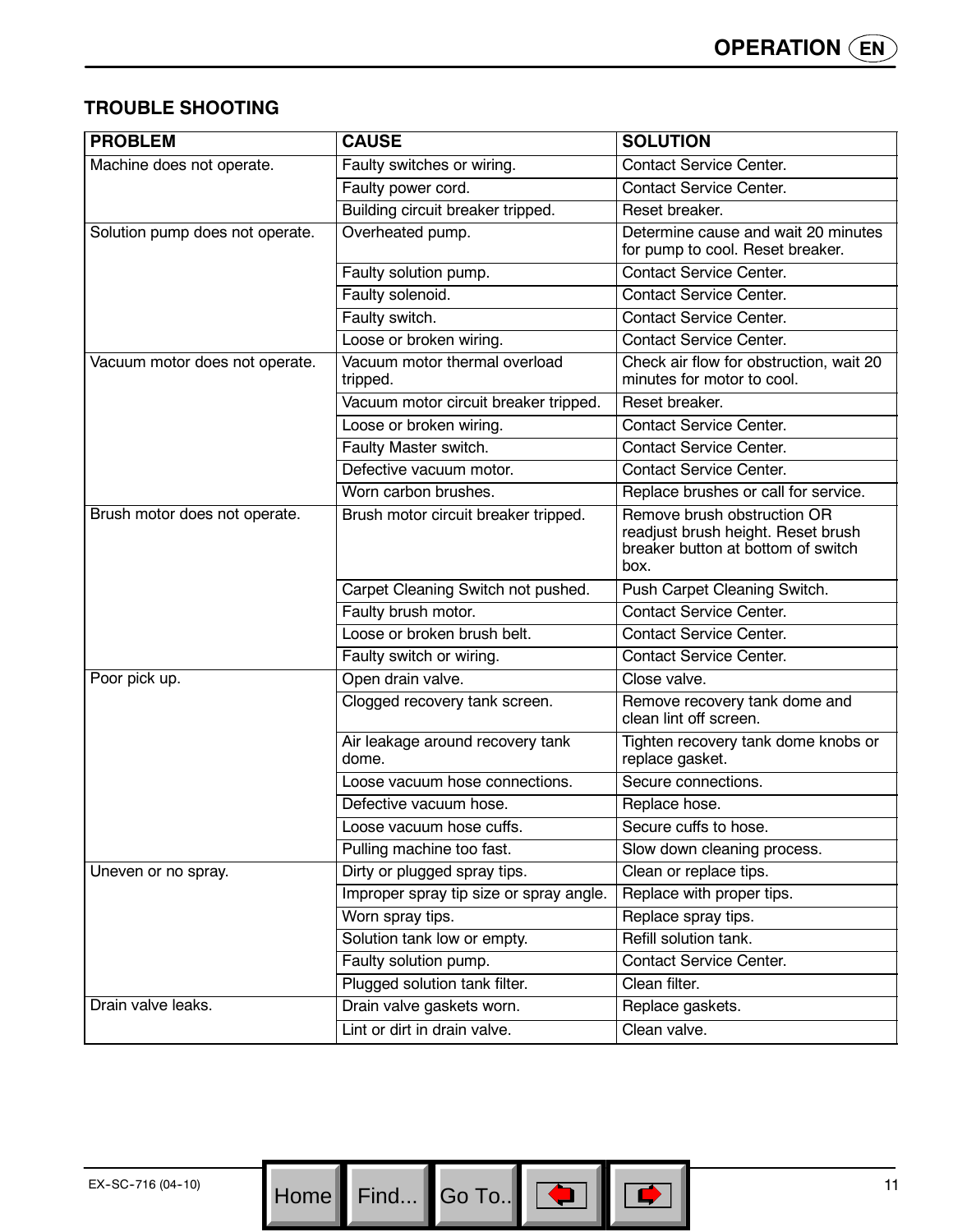## **SPECIFICATIONS**

| <b>Model</b>                                                  | <b>EX-SC-716</b>                         |
|---------------------------------------------------------------|------------------------------------------|
| <b>LENGTH</b>                                                 | 991 mm (39 in)                           |
| <b>WIDTH</b>                                                  | 406 mm (16 in)                           |
| <b>HEIGHT</b>                                                 | 864 mm (34 in)                           |
| <b>WEIGHT</b>                                                 | 39 Kg (86lb)                             |
| SOLUTION TANK CAPACITY                                        | 31L (7 gal)                              |
| RECOVERY TANK CAPACITY                                        | 31L (7 gal)                              |
| <b>CLEANING PATH WIDTH</b>                                    | 406 mm (16 in)                           |
| <b>MAXIMUM CLEANING RATE</b>                                  | 186 $\text{m}^2$ (2,000 sq. ft) per hour |
| <b>BRUSH MOTOR</b>                                            | 120V, .1hp, 1A, 120W, 1800 rpm           |
| <b>BRUSH SPEED</b>                                            | 1200 rpm                                 |
| <b>SOLUTION PUMP</b>                                          | 120V, 6.9bar (100psi), 1A                |
| <b>VACUUM MOTOR</b>                                           | 120V, 1.66 hp, 10.3A, 1236W, 3 stage     |
| <b>SEALED WATER LIFT</b>                                      | 2972 mm (117 in)                         |
| TOTAL POWER CONSUMPTION                                       | 120V, 12.7A, 1524W                       |
| DECIBEL RATING AT OPERATOR'S EAR.<br><b>INDOORS ON CARPET</b> | >70dB(A)                                 |

# **MACHINE DIMENSIONS**



 $\begin{array}{|c|c|c|c|c|c|}\n\hline\n\text{Home} & \text{Find} & \text{Go To.} & \text{or} & \text{or} & \text{or} & \text{Ex-SC-716 (04-10)} \\
\hline\n\end{array}$ Go To.. $\|$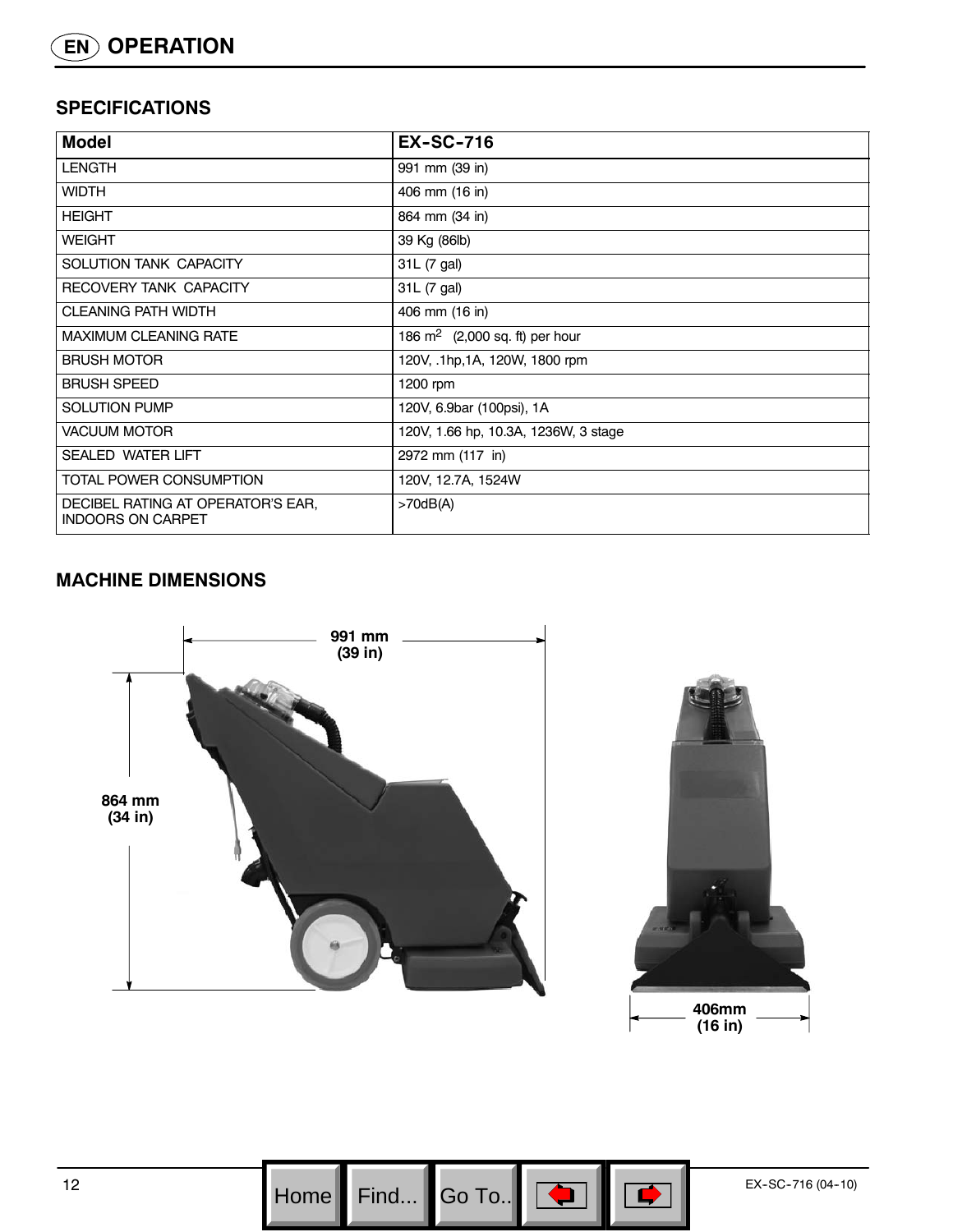Este manual acompaña a los modelos nuevos e incluye las instrucciones necesarias para su utilización y mantenimiento.

## **Lea todo el manual para familiarizarse con la máquina antes de utilizarla o realizar tareas de mantenimiento.**

Esta máquina ofrece un funcionamiento excelente y puede obtener los mejores resultados con los mínimos costes si:

- Maneja la máquina con un cuidado razonable.
- Revisa la máquina periódicamente, de acuerdo con las instrucciones de mantenimiento adjuntas.
- Las operaciones de mantenimiento de la máquina se realizan con piezas suministradas por el fabricante o equivalentes.

Puede solicitar las piezas a través de internet, por teléfono, por fax o por correo.

**DESEMBALADO DE LA MÁQUINA:** Controle cuidadosamente si la caja presenta signos de deterioro. Si detecta desperfectos, informe inmediatamente al transportista.



#### **PROTECCIÓN DEL MEDIO AMBIENTE**

Deseche el material de embalaje y los componentes usados de la máquina de forma segura para el medio ambiente, de acuerdo con las normativas locales sobre desecho de residuos.

No olvide reciclar.

## **Tennant Company**

PO Box 1452 Minneapolis, MN 55440 EE.UU. Teléfono: (800) 553-8033 o (763) 513-2850 www.tennantco.com www.nobles.com

Las características técnicas y las piezas están sujetas a modificaciones sin previo aviso.

Copyright © 2010 TENNANT Company. Todos los derechos reservados.

## **DATOS DE LA MÁQUINA**

Rellénela cuando realice la instalación para utilizarla como referencia en el futuro.

Nº modelo:

N<sup>o</sup> serie: \_

Opciones de la máquina:

Vendedor:

Nº de teléfono del vendedor:

N<sup>o</sup> de cliente: <u>contra de cliente</u> de cliente de la contra de la contra de la contra de la contra de la contra de la contra de la contra de la contra de la contra de la contra de la contra de la contra de la contra de la

Fecha de instalación:

## **ÍNDICE**

| <b>MEDIDAS DE SEGURIDAD </b><br>INSTRUCCIONES PARA REALIZAR LA | 14 |
|----------------------------------------------------------------|----|
| TOMA DE TIERRA                                                 | 15 |
| ADHESIVOS DE SEGURIDAD                                         | 15 |
| <b>COMPONENTES DE LA MÁQUINA </b>                              | 16 |
| INSTALACIÓN DE LA MÁQUINA ……………                                | 17 |
| FUNCIONAMIENTO DE LA MÁQUINA                                   | 17 |
| ANTES DE LA PUESTA EN MARCHA                                   | 17 |
| LIMPIEZA DE MOQUETAS                                           | 18 |
| AL UTILIZAR LA MÁQUINA<br>UTILIZACIÓN DE ACCESORIOS            | 18 |
|                                                                | 19 |
| (OPCIONAL)                                                     |    |
| AJUSTE DE LA ALTURA DEL CEPILLO                                | 19 |
| <b>VACIADO DE LOS DEPÓSITOS</b><br>VACIADO DEL DEPÓSITO DE     | 19 |
| VACIADO DE LA DISOLUCIÓN LIMPIADORA                            | 19 |
| SOBRANTE                                                       | 20 |
| MANTENIMIENTO DE LA MÁQUINA                                    | 20 |
| MANTENIMIENTO DIARIO                                           | 20 |
| MANTENIMIENTO MENSUAL                                          | 21 |
| REVISIÓN DE LA MÁQUINA:                                        | 21 |
| ALMACENAMIENTO DE LA MÁQUINA                                   | 21 |
| <b>STOCK RECOMENDADO DE REPUESTOS </b>                         | 21 |
| LOCALIZACIÓN DE AVERÍAS ……………                                  | 22 |
| ESPECIFICACIONES                                               | 24 |
| DIMENSIONES DE LA MÁQUINA                                      | 24 |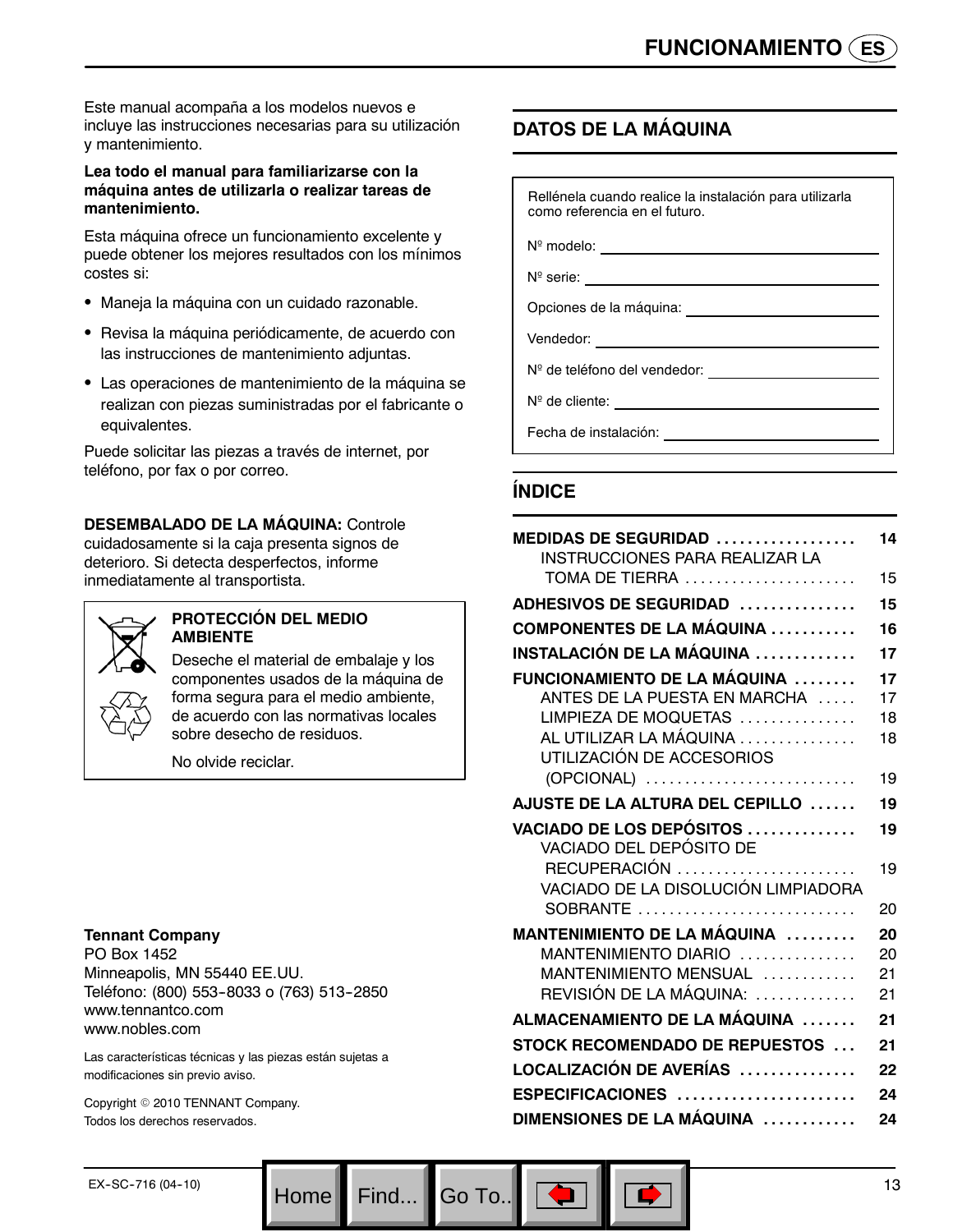## **MEDIDAS DE SEGURIDAD**

**Esta máquina está destinada al uso comercial. Está diseñada exclusivamente para limpiar moquetas y tapicerías en interiores y no es adecuada para ningún otro uso. Utilice únicamente los accesorios y productos limpiadores para moquetas específicos para máquinas disponibles en el mercado.**

**Todos los operarios deben leer, comprender y cumplir las siguientes medidas de seguridad:**

A lo largo de todo el manual se utilizan los siguientes símbolos de advertencia y encabezados "PARA SU SEGURIDAD" descritos a continuación:

**ADVERTENCIA: Advierte sobre riesgos o prácticas inseguras que podrían provocar lesiones personales graves o fatales.**

**PARA SU SEGURIDAD: Identifica las operaciones que debe realizar para una utilización segura del equipo.**

**El no cumplimiento de estas advertencias puede causar lesiones personales, descargas eléctricas, incendios y explosiones.**

## **ADVERTENCIA: Peligro de incendio o explosión:**

**-- Nunca utilice líquidos inflamables ni haga funcionar la máquina en las proximidades de líquidos, vapores o polvos inflamables.**

*La máquina no está equipada con motores a prueba de explosiones. Los motores eléctricos producirán chispas tanto durante el arranque como durante su utilización que pueden provocar incendios o explosiones si utiliza la máquina en presencia de líquidos o vapores inflamables o partículas combustibles.*

**-- NO recoja materiales inflamables ni metales reactivos.**

**ADVERTENCIA: Peligro eléctrico. No utilice la máquina si el cable eléctrico está deteriorado. No modifique el enchufe. Desconecte el cable eléctrico antes de realizar operaciones de mantenimiento en la máquina.**

**Si el cable eléctrico está deteriorado o roto, deberá ser sustituido por el fabricante, el servicio técnico del fabricante u otra persona cualificada para evitar riesgos.**

**ADVERTENCIA: Cepillo giratorio. Mantenga alejadas las manos. Apague la máquina antes de trabajar en ella.**

**ADVERTENCIA: Peligro de descarga eléctrica No utilizar en exteriores. No exponga la máquina a la lluvia. Guárdela en un lugar cerrado.**

**La siguiente información indica las condiciones potencialmente peligrosas para el operario o equipo.**

#### **PARA SU SEGURIDAD:**

- **1. No utilice la máquina:**
	- Con líquidos inflamables o cerca de gases **inflamables, ya que podría provocar explosiones o llamaradas.**
	- A no ser que esté debidamente formado y **autorizado.**
	- Salvo haber leído y comprendido el manual **del operario.**
	- Salvo que el cable esté conectado a una **toma de tierra que funcione correctamente.**
	- Con un cable o enchufe en malas **condiciones.**
	- $Si$  la máquina no funciona correctamente.
	- **En exteriores.**
	- Donde exista agua encharcada.
	- Con cables alargadores adicionales. Utilice **únicamente el cable alargador incluido en la máquina para asegurarse de que la capacidad es la adecuada y que presenta toma de tierra.**
- **2. Antes de utilizar la máquina:**
	- Asegúrese de que todos los dispositivos **de seguridad se encuentren en su lugar y funcionen correctamente.**
	- Coloque indicaciones de suelo mojado si **lo considera necesario.**
- **3. Al utilizar la máquina:**

Go To.. $\parallel$ 

- No permita que la máquina se desplace **sobre el cable.**
- No tire del cable ni del enchufe para **desplazar la máquina.**
- Evite pasar el cable por aristas o esquinas.
- No desenchufe la máquina tirando del **cable.**
- **-- No estire demasiado el cable.**
- No toque el enchufe con las manos **mojadas.**
- **Mantenga el cable alejado de superficies calientes.**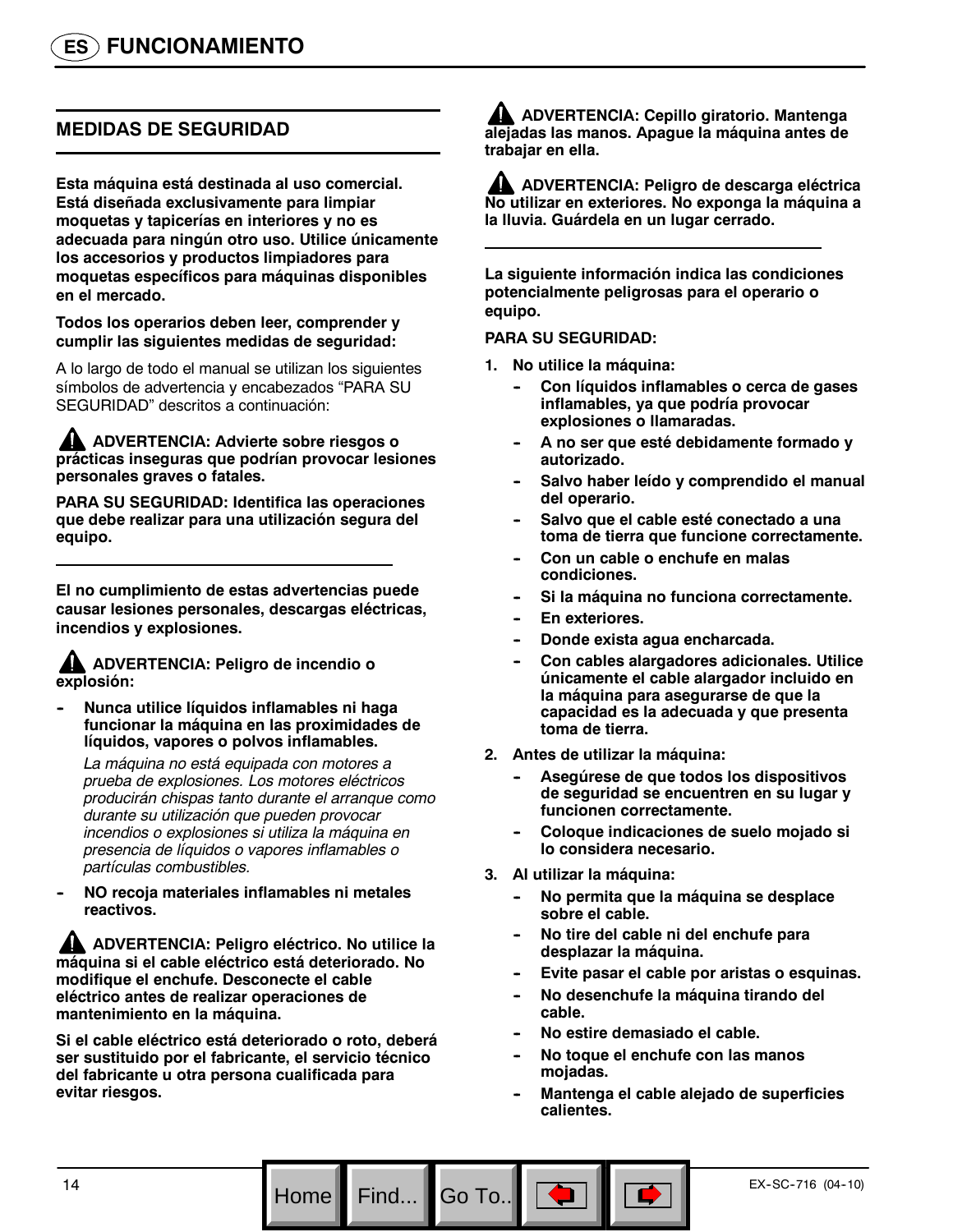- Informe inmediatamente de las averías de **la máquina o del mal funcionamiento de la misma.**
- Siga las instrucciones de mezcla y **manipulación indicadas en los envases de los productos químicos.**
- **-- No permita nunca que los niños jueguen encima o alrededor de la máquina.**
- **4. Antes de dejar o realizar operaciones de mantenimiento en la máquina:**
	- Apague la máquina.
	- Desconecte el cable del enchufe de la **pared.**
- **5. Cuando realice operaciones de mantenimiento:**
	- Desconecte el cable del enchufe de la **pared.**
	- **Evite las partes en movimiento. No utilice chaquetas, camisas o mangas sueltas.**
	- **Utilice repuestos suministrados o aprobados por el fabricante.**
	- **Todas las reparaciones deben ser realizadas por personal técnico cualificado.**
	- **No modifique el diseño original de la máquina.**
- **6. Al transportar la máquina:**
	- Pida ayuda para levantar la máquina.
- Desconecte el cable del enchufe de la **pared.**
- **-- Utilice las cintas para fijar la máquina al camión o remolque.**

## **INSTRUCCIONES PARA REALIZAR LA TOMA DE TIERRA**

**La máquina debe estar conectada a una toma de tierra. En caso de funcionamiento incorrecto o avería de la máquina, la toma de tierra proporciona el camino de menor resistencia a la corriente eléctrica reduciendo de este modo el riesgo de descarga eléctrica. La máquina está equipada con un cable y enchufe con toma de tierra. Conecte el enchufe a una toma de pared adecuada e instalada de acuerdo con las normativas y ordenanzas locales. No retire la clavija de toma de tierra.**



## **ADHESIVOS DE SEGURIDAD**

El adhesivo de seguridad se encuentra en la posición indicada a continuación. Sustituya el adhesivo si se ha desprendido, está deteriorado o es ilegible.

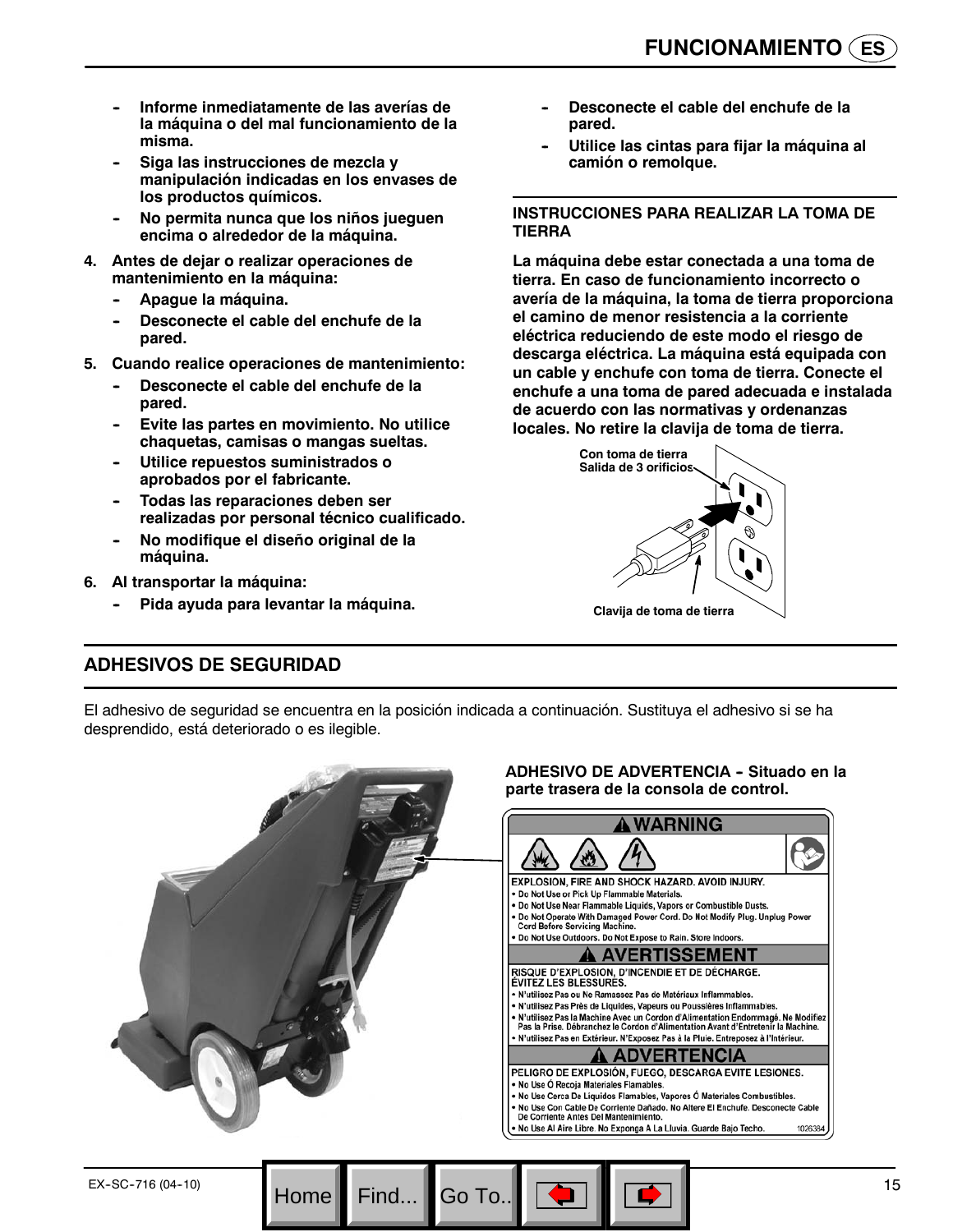## **COMPONENTES DE LA MÁQUINA**



- 1. Tapa del depósito de recuperación
- 2. Manguera de aspiración de recogida
- 3. Tapa del depósito de la disolución
- 4. Botón de ajuste de la altura del cepillo
- 5. Compartimento del cepillo
- 6. Cabezal de aspiración
- 7. Alargador eléctrico
- 8. Clip de liberación de tensión del cable (correa)
- 9. Ruedas para subir escaleras 254 mm / 10 pulg
- 10. Interruptor principal (aspiración y bomba)
- 11. Botón de limpieza de moqueta (cepillo)
- 12. Barra de pulverización
- 13. Cortacircuitos de la bomba
- 14. Cortacircuitos del cepillo
- 15. Cortacircuitos de la aspiración
- 16. Cable eléctrico flexible
- 17. Asa en T de la válvula de vaciado
- 18. Conducto de vaciado del depósito de recuperación
- 19. Acoplamiento rápido de la manguera de la disolución del accesorio

Go To.. $\|$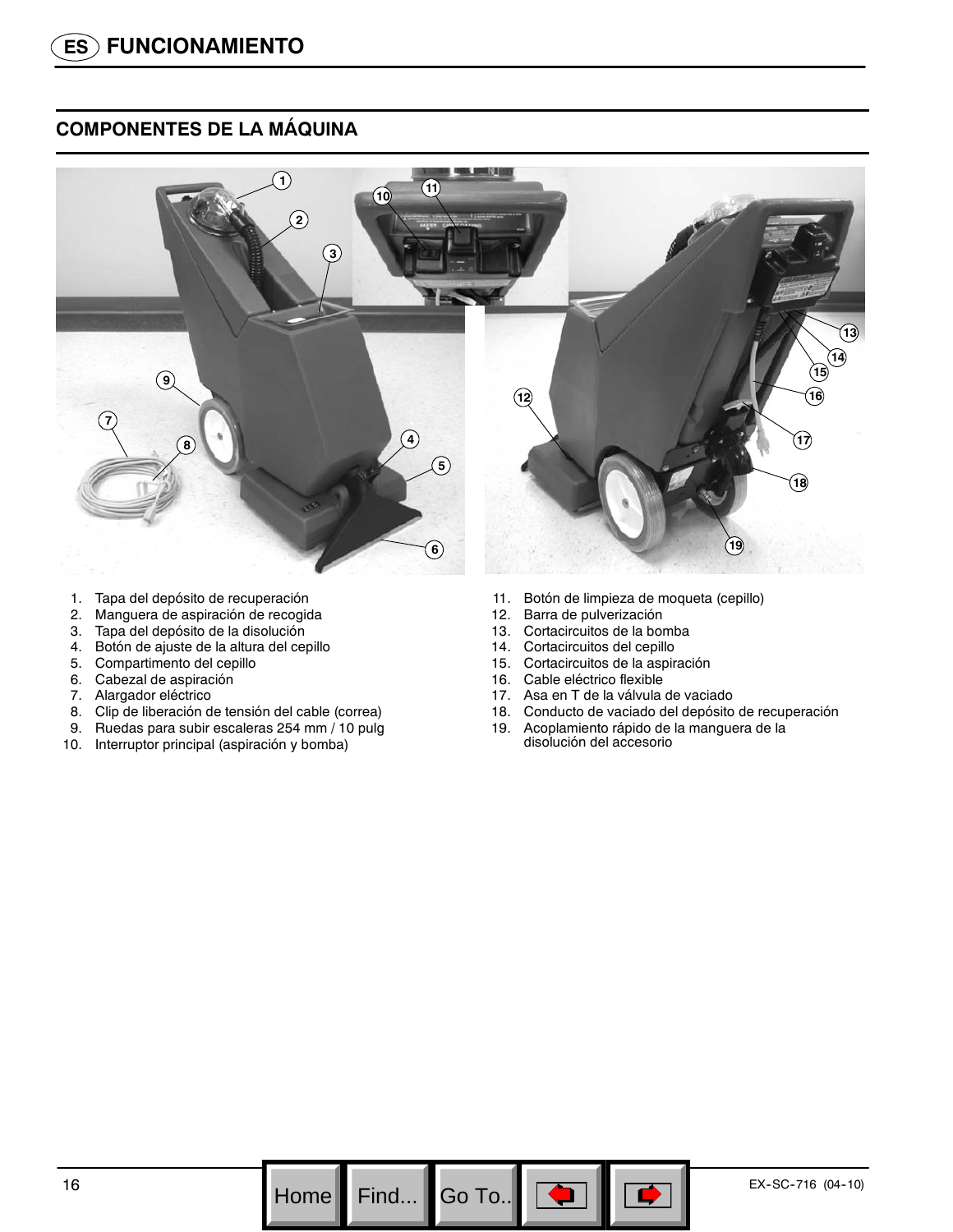# **INSTALACIÓN DE LA MÁQUINA**

- 1. Controle cuidadosamente si la caja presenta signos de deterioro. Si existieran desperfectos, informe inmediatamente al transportista. La máquina se entrega totalmente montada y lista para su utilización.
- 2. Llene el depósito de disolución con 30,8 L / 7 gal de agua caliente, a 60°C / 140°F como máximo (Figura 1)*.*

*NOTA: La temperatura del agua no debe superar los 60*\_*C / 140*\_*F o podría averiarse el depósito.*

*NOTA: Utilice cubos diferentes para llenar y vaciar la máquina y evitar que el sistema de la disolución se bloquee.*



**FIG. 1**

#### **ADVERTENCIA: Peligro de incendio o explosión. No utilizar NUNCA líquidos inflamables.**

3. Añada una disolución limpiadora recomendada. Siga las instrucciones del envase.

**PARA SU SEGURIDAD: Siga las instrucciones de mezcla y manipulación indicadas en los envases de los productos químicos cuando utilice la máquina.**

**ATENCIÓN: Si utiliza productos químicos limpiadores en polvo, mézclelos antes de añadirlos.**

*NOTA: Si lo desea, se consiguen excelentes resultados de limpieza con el uso sólo de agua caliente.*

4. Cierre la tapa después de la operación de llenado.

Home Find... Go To.

## **FUNCIONAMIENTO DE LA MÁQUINA**

**PARA SU SEGURIDAD: No utilice la máquina salvo que haya leído y comprendido el manual del operario.**

**ADVERTENCIA: Peligro de incendio o explosión. Nunca utilice líquidos inflamables ni haga funcionar la máquina en las proximidades de líquidos, vapores o polvos inflamables.**

## **ANTES DE LA PUESTA EN MARCHA**

- 1. Pase el aspirador por la moqueta para eliminar partículas y otros residuos.
- 2. Compruebe si el cable eléctrico está deteriorado.

**ADVERTENCIA: Peligro eléctrico. No utilice la máquina si el cable eléctrico está deteriorado. No modifique el enchufe. Desconecte el cable eléctrico antes de realizar operaciones de mantenimiento en la máquina.**

**Si el cable eléctrico está deteriorado o roto, deberá ser sustituido por el fabricante, el servicio técnico del fabricante u otra persona cualificada para evitar riesgos.**

3. Enchufe el cable en una toma de la pared con toma de tierra (Figura 2).



**FIG. 2**

**PARA SU SEGURIDAD: No utilice la máquina con cables alargadores adicionales. Utilice únicamente el cable alargador incluido en la máquina para asegurarse de que la capacidad es la adecuada y que presenta toma de tierra.**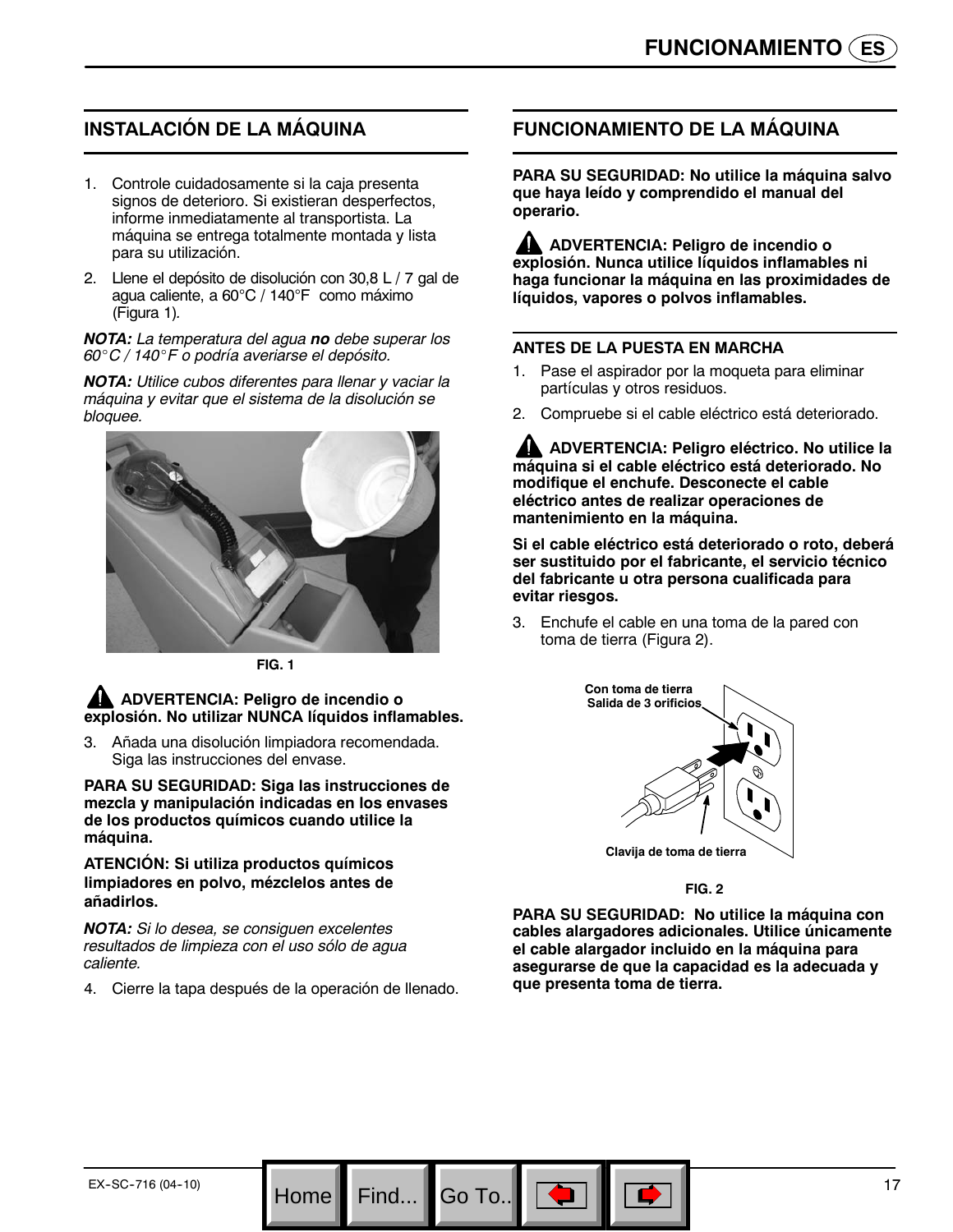## **LIMPIEZA DE MOQUETAS**

1. Encienda el interruptor principal (Figura 3).



2. Mantenga pulsado el botón de limpieza de moquetas. Tire de la máquina hacia usted, 1,5 m / 4 ft. cada vez. Para obtener los mejores resultados, levante el asa de la máquina ligeramente mientras tira hacia atrás. Esta acción transfiere el peso de la máquina al cabezal de aspiración, obteniendo una recuperación de agua óptima (Figura 4).



**FIG. 4**

3. Al final de la pista, suelte el botón de limpieza de moquetas y siga tirando de la máquina hacia usted otros 30 cm para recoger la pulverización no recuperada. Empuje hacia abajo el asa y desplace la máquina a la siguiente zona que se limpiará. Haga que las pistas se superpongan 50 mm / 2 pulg.

**ADVERTENCIA: Peligro de incendio o explosión. NO recoja materiales inflamables ni metales reactivos.**

## **AL UTILIZAR LA MÁQUINA**

- Si es necesario, ajuste la altura del cepillo para que se ajuste al tipo de moqueta (consulte AJUSTE DE LA ALTURA DEL CEPILLO).
- 2. Trabaje alejado del enchufe de la pared y el cable eléctrico para evitar que se deterioren.

3. Controle si hay exceso de acumulación de espuma en el depósito de recuperación. Utilice una disolución recomendada para controlar la formación de espuma y evitar averías del motor (Figura 5).



**FIG. 5**

#### **ATENCIÓN: No permita que la espuma entre en el filtro de aspiración. Pueden producirse daños en el motor de aspiración. La garantía no cubre estos daños.**

4. Si se detiene el motor de aspiración o del cepillo, el cortacircuitos puede haberse disparado. Apague la máquina, desenchufe el cable de alimentación y compruebe si hay obstrucciones. Deje que el motor se enfríe y restablezca manualmente el botón del cortacircuitos, ubicado en la parte inferior de la caja de interruptores (Figura 6NO TAG).



**FIG. 6**

**ADVERTENCIA: Peligro eléctrico. Desconecte el cable eléctrico antes de realizar operaciones de mantenimiento en la máquina.**

## **ADVERTENCIA: Cepillo giratorio. Mantenga alejadas las manos. Apague la máquina antes de trabajar en ella.**

5. Al finalizar la limpieza, realice las operaciones de mantenimiento diario.

*NOTA: Deje que la moqueta seque aproximadamente una hora. Utilice ventiladores para reducir el tiempo de secado.*

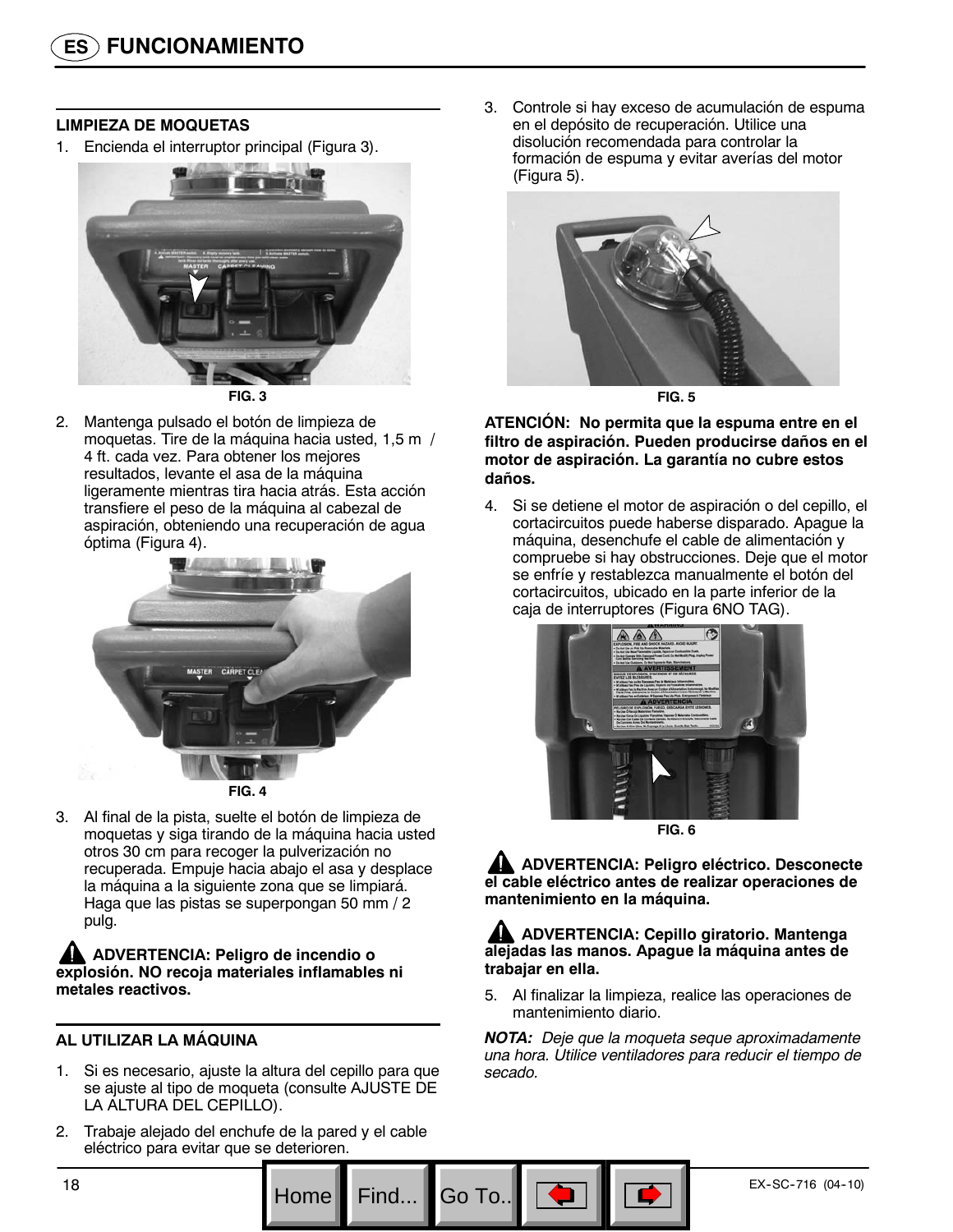## **UTILIZACIÓN DE ACCESORIOS (OPCIONAL)**

- 1. Desconecte la manguera de aspiración de la tapa del depósito de recuperación y conecte la manguera de aspiración accesoria (Figura 7).
- 2. Conecte la manguera accesoria de la disolución al acoplamiento rápido en la parte trasera de la máquina (Figura 7).



**FIG. 7**

- 3. Acople el accesorio que desee utilizar a las mangueras.
- 4. Encienda el interruptor principal.
- 5. Haga funcionar la herramienta accesoria (Figura 8).



**FIG. 8**

#### **ADVERTENCIA: Peligro de incendio o explosión. NO recoja materiales inflamables ni metales reactivos.**

*NOTA: Cuando limpie tapicería, consulte las instrucciones del fabricante con respecto a la limpieza del mueble.*

6. Después de utilizar la herramienta accesoria, reduzca la presión del agua del accesorio antes de desconectar la manguera. Apriete el mando durante cinco segundos después de apagar todos los interruptores.

Home Find... Go To.

## **AJUSTE DE LA ALTURA DEL CEPILLO**

1. Apague la máquina y desenchufe el cable eléctrico.

**ADVERTENCIA: Peligro eléctrico. Desconecte el cable eléctrico antes de realizar operaciones de mantenimiento en la máquina.**

#### **ADVERTENCIA: Cepillo giratorio. Mantenga alejadas las manos. Apague la máquina antes de trabajar en ella.**

2. Ajuste el cepillo a la altura adecuada. Gire el botón de ajuste de la altura hasta que las cerdas toquen ligeramente la moqueta y, a continuación, gire el botón una vuelta entera. Gire el botón en el sentido de las agujas del reloj para elevarlo y en sentido contrario para bajarlo (Figura 9).



**FIG. 9**

## **VACIADO DE LOS DEPÓSITOS**

**ADVERTENCIA: Peligro eléctrico. Desconecte el cable eléctrico antes de realizar operaciones de mantenimiento en la máquina.**

*NOTA: Utilice cubos diferentes para llenar y vaciar la máquina y evitar que el sistema de la disolución se bloquee.*

## **VACIADO DEL DEPÓSITO DE RECUPERACIÓN**

1. Cuando se agote el depósito de disolución, *deberá* vaciarse el depósito de recuperación. Para vaciar el depósito de recuperación, apague la máquina y coloque el cubo de descarga bajo el conducto de la válvula de vaciado.

*NOTA: Utilice cubos diferentes para llenar y vaciar la máquina y evitar que el sistema de la disolución se bloquee.*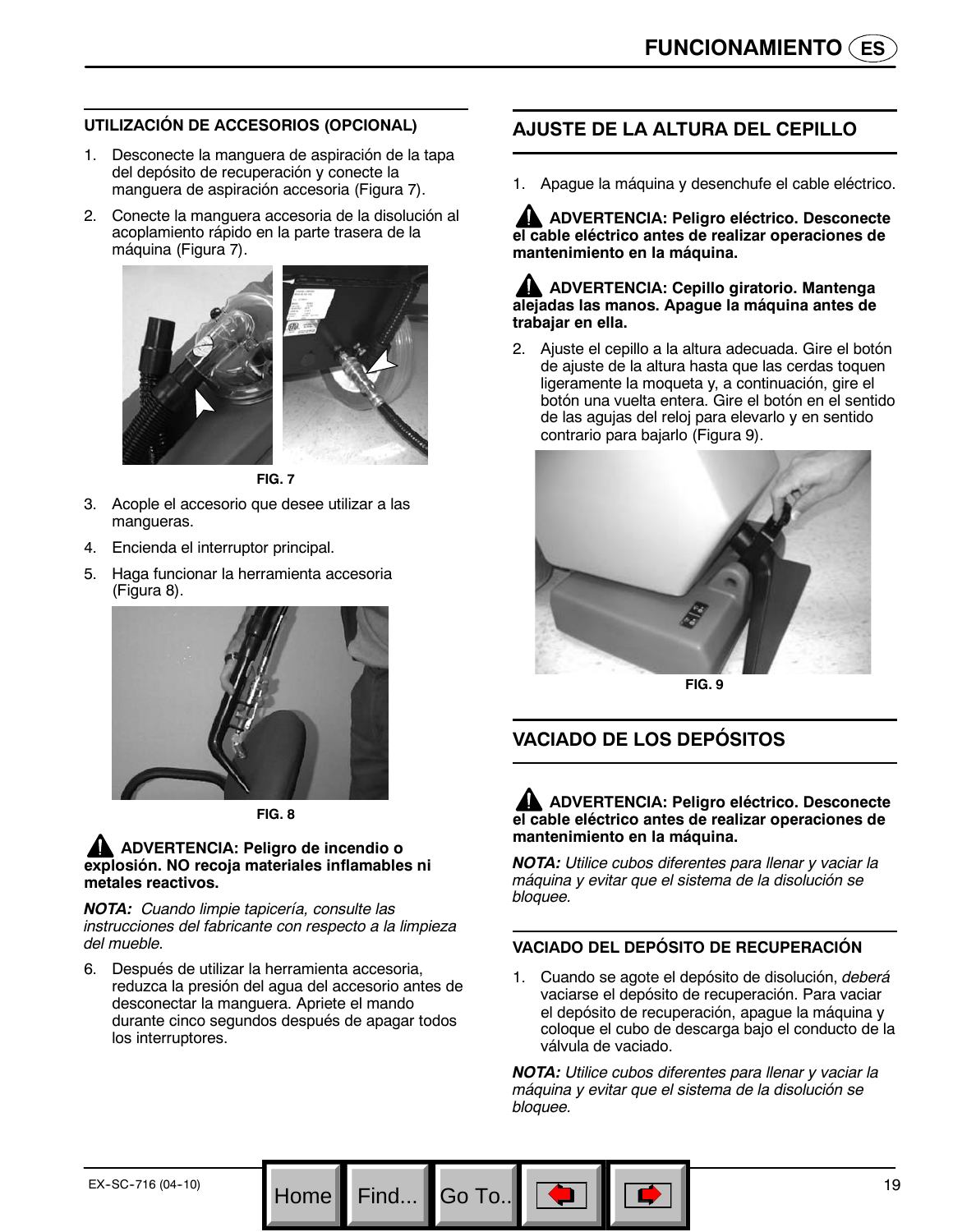2. Tire del asa en T de la válvula de vaciado para vaciar el agua sucia (Figura 10).



**FIG. 10**

3. Cierre la válvula de vaciado antes de seguir con el funcionamiento.

## **VACIADO DE LA DISOLUCIÓN LIMPIADORA SOBRANTE**

Cuando finalice la limpieza, utilice la manguera de aclarado de 1 m para aspirar el agua restante del depósito de disolución.

1. Conecte la manguera de aclarado a la tapa del depósito de recuperación (Figura 11).





- 2. Encienda el interruptor principal de la Herramienta de extensión de la bomba y aspire la solución restante del depósito.
- 3. Vacíe el depósito de recuperación.

## **MANTENIMIENTO DE LA MÁQUINA**

Para mantener la máquina en buenas condiciones, bastará realizar diaria y mensualmente las operaciones de mantenimiento.

**ADVERTENCIA: Peligro eléctrico. Desconecte el cable eléctrico antes de realizar operaciones de mantenimiento en la máquina.**

**Póngase en contacto con el Servicio Técnico Autorizado para realizar las reparaciones necesarias.**

**PARA SU SEGURIDAD: Al realizar operaciones de mantenimiento en la máquina, todas las reparaciones deben ser realizadas por personal técnico cualificado.**

#### **MANTENIMIENTO DIARIO (Después de cada uso)**

- 1. Vacíe y enjuague los depósitos concienzudamente (consulte Vaciado de depósitos).
- 2. Aclare la tapa del depósito de recuperación.
- 3. Retire el filtro del depósito de recuperación y límpielo (Figura 12).



**FIG. 12**

- 4. Retire y limpie los filtros de los dos depósitos ubicados en la parte inferior del depósito de disolución.
- 5. Retire las fibras de la moqueta atascadas y los residuos del cepillo.
- 6. Retire los residuos atascados en el cabezal de aspiración.
- 7. Compruebe si el cable eléctrico está deteriorado, sustitúyalo si así fuera. Guarde el cable enrollado después de cada uso.

#### **Si el cable eléctrico está deteriorado o roto, deberá ser sustituido por el fabricante, el servicio técnico del fabricante u otra persona cualificada para evitar riesgos.**

8. Inspeccione si hay obstrucciones en el patrón de pulverización. Si existen obstrucciones, retire las puntas de pulverización y sumérjalas una solución de ácido acético durante seis horas. No utilice objetos puntiagudos para desobstruir las puntas o podría dañarlas.

**PARA SU SEGURIDAD: Siga las instrucciones de mezcla y manipulación indicadas en los envases de los productos químicos cuando utilice la máquina.**

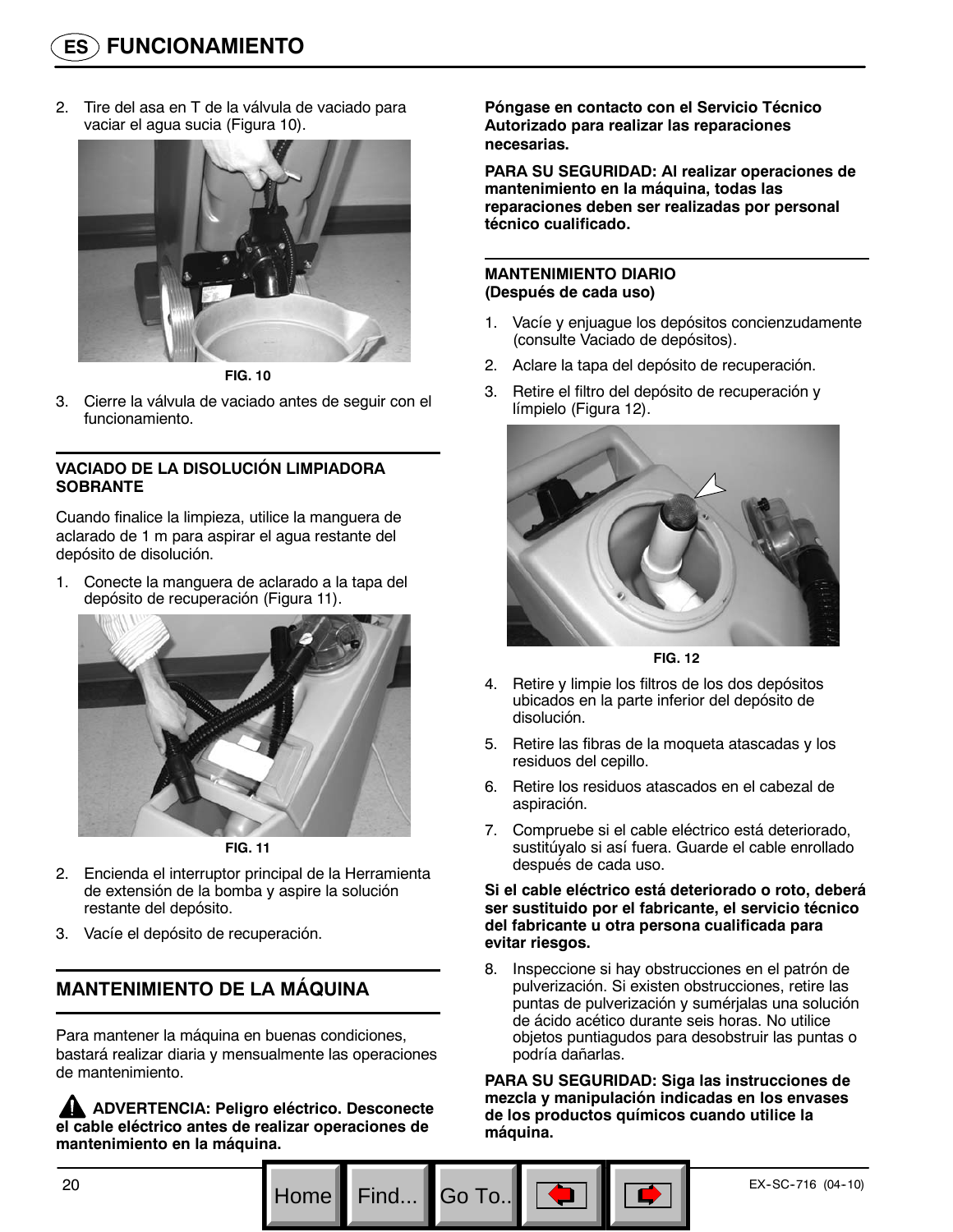9. Limpie la máquina con un limpiador no abrasivo que no contenga disolventes.

**ATENCIÓN: No moje la máquina rociándola o utilizando una manguera. Podría averiar los componentes eléctricos.**

#### **MANTENIMIENTO MENSUAL (Cada 80 horas de utilización)**

1. Aclare el sistema de la bomba con una solución de ácido acético para disolver las acumulaciones normales de productos alcalinos. Siga las instrucciones indicadas a continuación:

#### **PARA SU SEGURIDAD: Siga las instrucciones de mezcla y manipulación indicadas en los envases de los productos químicos cuando utilice la máquina.**

a. Mezcle .5 L / 16 oz de una disolución de ácido acético con 7,5 L / 2 gal de agua caliente, a 60 °C / 140° como máximo y viértala en el depósito de disolución.

*NOTA: La temperatura del agua no debe superar los 60* \_*C / 140* \_*F o podría averiarse el depósito.*

*NOTA: Si utiliza un cubo, asegúrese de que dicho cubo esté limpio. Esto evitará posibles obstrucciones de las tuberías de la disolución.*

- b. Encienda la máquina.
- c. Sitúe el compartimento del cepillo sobre el desagüe y haga funcionar la máquina durante 1 minuto.
- d. Apague la máquina y deje que la solución restante actúe durante la noche y disuelva las acumulaciones alcalinas.
- e. Al día siguiente, aclare pulverizando la disolución restante y enjuague el sistema con 11 L/3 gal de agua limpia.
- 2. Lubrique las ruedas con aceite impermeable.
- 3. Controle si la máquina presenta fugas de agua.
- 4. Controle si los tornillos de la máquina están sueltos.

## **REVISIÓN DE LA MÁQUINA:**

Para facilitar las tareas de mantenimiento, los depósitos de la máquina se abren y separan del chasis para permitir el acceso a los componentes del interior.

#### **ATENCIÓN: Asegúrese de que los depósitos estén vacíos antes de abrirlos.**

1. Retire los dos tornillos de cabeza hexagonal traseros, ubicados bajo las ruedas posteriores del chasis.

Home Find... Go To..

2. Retire los dos tornillos de cabeza Allen.

- 3. Retire los dos tornillos de cabeza hexagonal restantes ubicados en la parte delantera del chasis.
- 4. Levante los depósitos hacia arriba, alejándolos del chasis. La herramienta de aspiración girará hacia arriba con los depósitos.

## **ALMACENAMIENTO DE LA MÁQUINA**

- 1. Antes de guardar la máquina, asegúrese de aclarar y vaciar todo el agua de los depósitos de la máquina.
- 2. Guarde la máquina en posición vertical en un sitio seco con el cepillo levantado, sin que toque el suelo.
- 3. Retire la tapa de recuperación para facilitar la circulación de aire.

**ATENCIÓN: Si guarda la máquina a temperaturas iguales o inferiores a 0**\_**C / 32**\_**F , asegúrese de que la máquina, la bomba y el sistema de pulverización están totalmente vacíos y secos. La garantía no cubre averías causadas por heladas.**

**ADVERTENCIA: Peligro de descarga eléctrica No utilizar en exteriores. No exponga la máquina a la lluvia. Guárdela en un lugar cerrado.**

## **STOCK RECOMENDADO DE REPUESTOS**

Consulte el manual de repuestos para saber qué repuestos conviene tener en stock. Los repuestos que debe tener en almacén se identifican fácilmente por la marca que precede a la descripción de las piezas. Consulte el siguiente ejemplo:

| -26   | 1017380 | (00000000- | ) . Hone, Drain, Assy, 1.5d X 29.5l, Blk, Flx |
|-------|---------|------------|-----------------------------------------------|
| -27   | 1008639 | (00000000- | Drain Assy                                    |
| 28    | 1019563 | (00000000- | ) · Strap, Drain Cap                          |
| $-29$ | 1008637 | (00000000- | ) ● O Ring, 1.48" ld, 1.76" Od                |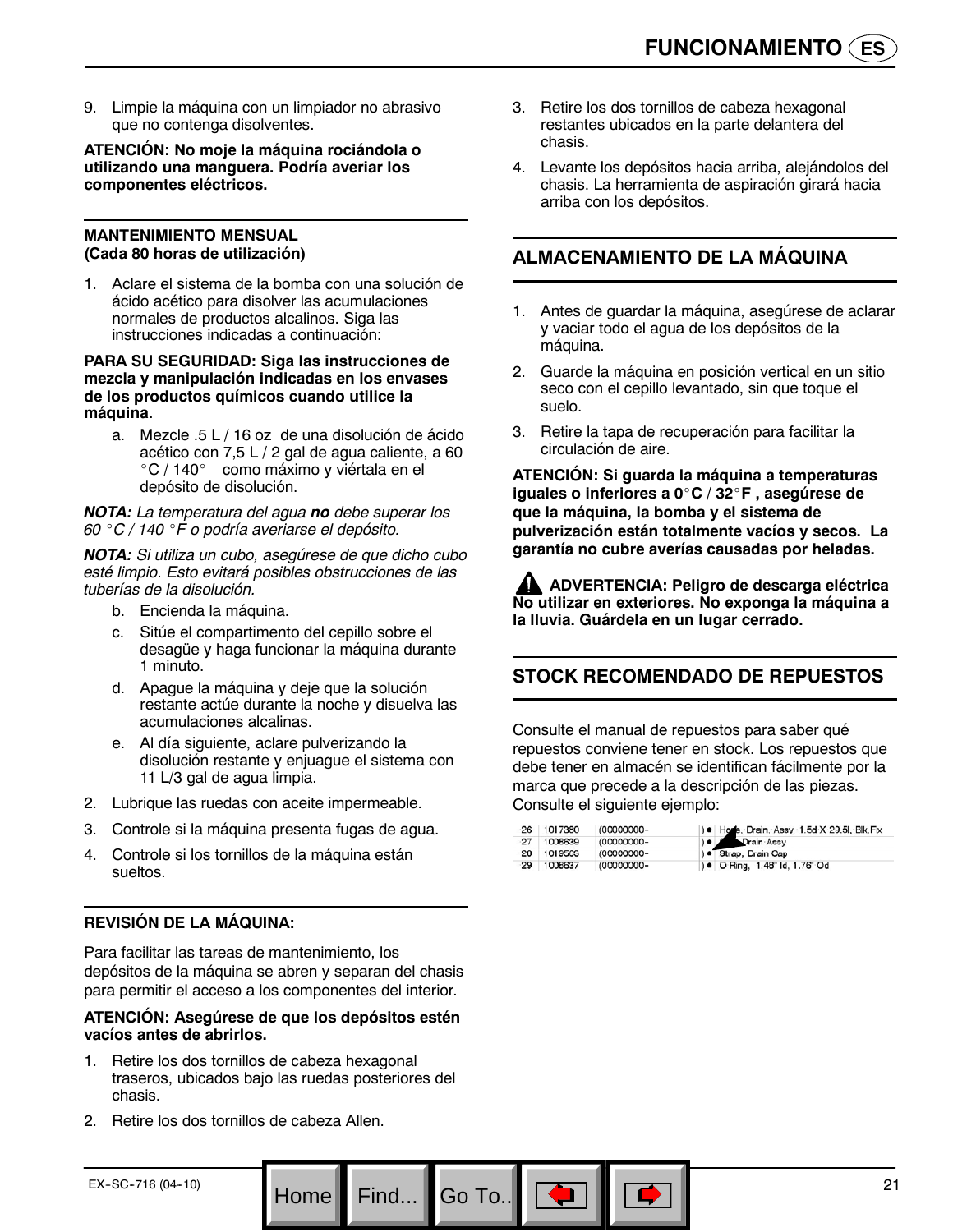# **LOCALIZACIÓN DE AVERÍAS**

| <b>PROBLEMA</b>                           | <b>CAUSA</b>                                                       | <b>SOLUCIÓN</b>                                                                                                                                               |
|-------------------------------------------|--------------------------------------------------------------------|---------------------------------------------------------------------------------------------------------------------------------------------------------------|
| La máquina no funciona.                   | Cableado o interruptores averiados.                                | Contactar con el Servicio Técnico.                                                                                                                            |
|                                           | Cable eléctrico defectuoso.                                        | Contactar con el Servicio Técnico.                                                                                                                            |
|                                           | Cortacircuitos del edificio disparado.                             | Reajustar el cortacircuitos.                                                                                                                                  |
| La bomba de la disolución no<br>funciona. | Sobrecalentamiento de la bomba.                                    | Determinar la causa y esperar<br>20 minutos a que la bomba se enfríe.<br>Reajustar el cortacircuitos.                                                         |
|                                           | Bomba de la disolución defectuosa.                                 | Contactar con el Servicio Técnico.                                                                                                                            |
|                                           | Solenoide defectuoso.                                              | Contactar con el Servicio Técnico.                                                                                                                            |
|                                           | Interruptor defectuoso                                             | Contactar con el Servicio Técnico.                                                                                                                            |
|                                           | Cables rotos o sueltos.                                            | Contactar con el Servicio Técnico.                                                                                                                            |
| El motor de aspiración no<br>funciona.    | Sobrecarga térmica del motor de<br>aspiración                      | Controlar si está bloqueado el flujo de<br>aire, esperar 20 minutos a que el<br>motor se enfríe.                                                              |
|                                           | Cortacircuitos del motor de aspiración<br>activado.                | Reajustar el cortacircuitos.                                                                                                                                  |
|                                           | Cables rotos o sueltos.                                            | Contactar con el Servicio Técnico.                                                                                                                            |
|                                           | Interruptor principal defectuoso.                                  | Contactar con el Servicio Técnico.                                                                                                                            |
|                                           | Motor de aspiración defectuoso.                                    | Contactar con el Servicio Técnico.                                                                                                                            |
|                                           | Escobillas de carbón gastadas.                                     | Sustituir los cepillos o llamar al<br>servicio técnico.                                                                                                       |
| El motor del cepillo no funciona.         | Cortacircuitos del motor del cepillo<br>activado.                  | Retirar la obstrucción del cepillo o<br>reajustar la altura del cepillo.<br>Reajustar el botón del cortacircuitos<br>del cepillo de la caja de interruptores. |
|                                           | No se ha pulsado el interruptor de<br>limpieza de moquetas.        | Pulse el interruptor de limpieza de<br>moquetas.                                                                                                              |
|                                           | Motor del cepillo defectuoso.                                      | Contactar con el Servicio Técnico.                                                                                                                            |
|                                           | Correa del cepillo floja o rota.                                   | Contactar con el Servicio Técnico.                                                                                                                            |
|                                           | Cableado o interruptor averiados.                                  | Contactar con el Servicio Técnico.                                                                                                                            |
| Recogida insuficiente                     | Abrir la válvula de vaciado.                                       | Cerrar la válvula.                                                                                                                                            |
|                                           | Filtro del depósito de recuperación<br>atascado.                   | Retirar la tapa del depósito de<br>recuperación y limpiar la pelusa del<br>filtro.                                                                            |
|                                           | Fuga de aire alrededor de la tapa del<br>depósito de recuperación. | Apriete los botones de la tapa del<br>depósito de recuperación o sustituya<br>la junta.                                                                       |
|                                           | Conexiones de la manguera de<br>aspiración sueltas.                | Fijar bien las conexiones.                                                                                                                                    |
|                                           | Manguera de aspiración defectuosa.                                 | Sustituir la manguera.                                                                                                                                        |
|                                           | Conexiones de la manguera de<br>aspiración sueltas.                | Fijar bien las conexiones a la<br>manguera.                                                                                                                   |
|                                           | La máquina se desplaza demasiado<br>rápido.                        | Reducir la velocidad de la operación<br>de limpieza.                                                                                                          |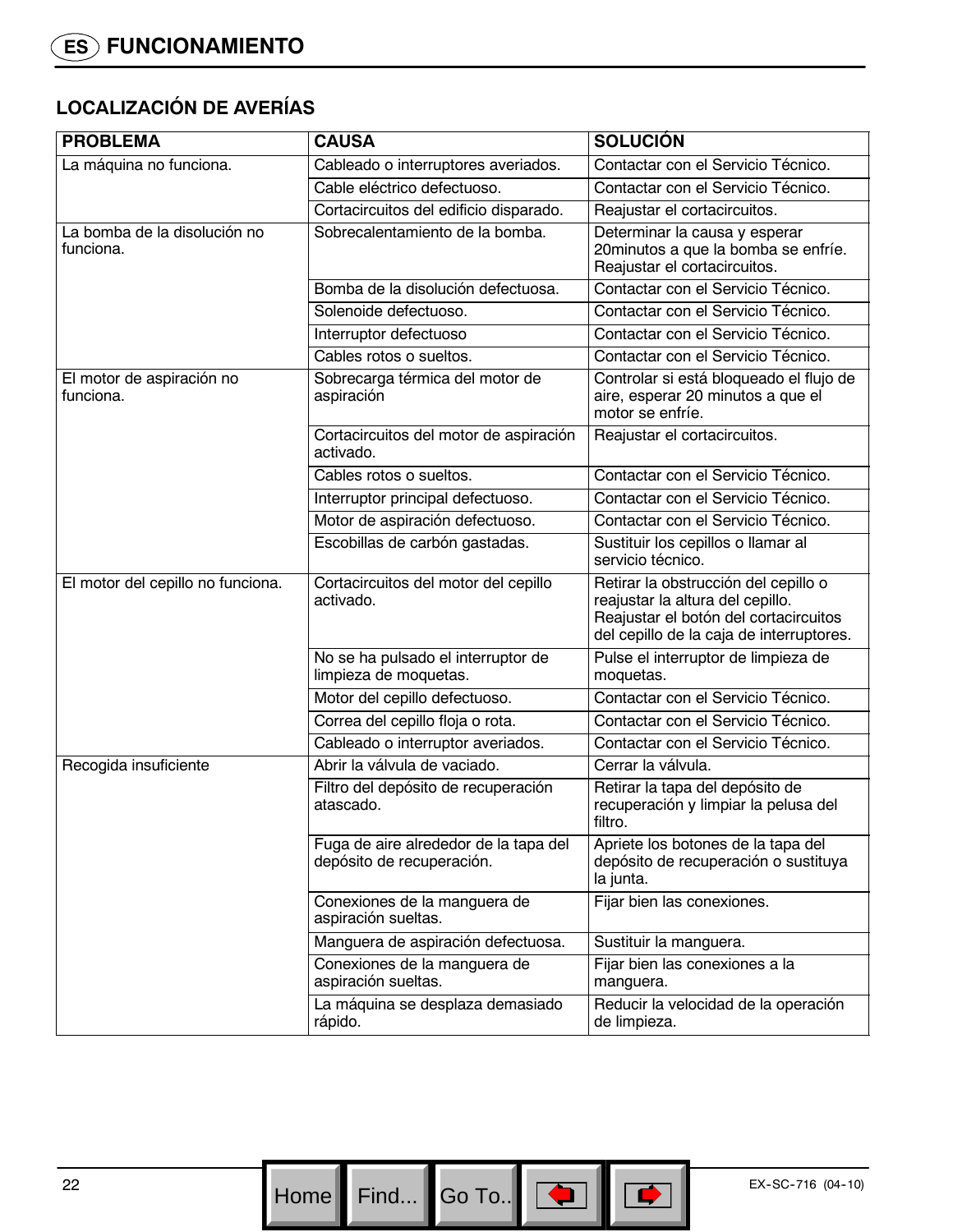# **LOCALIZACIÓN DE AVERÍAS**

| <b>PROBLEMA</b>                           | <b>CAUSA</b>                                                 | <b>SOLUCIÓN</b>                        |
|-------------------------------------------|--------------------------------------------------------------|----------------------------------------|
| Pulverización irregular o<br>inexistente. | Puntas de pulverización sucias o<br>bloqueadas.              | Limpiar o sustituir las puntas.        |
|                                           | Tamaño o ángulo de la punta de<br>pulverización incorrectos. | Sustituir por las puntas correctas.    |
|                                           | Puntas de pulverización desgastadas.                         | Sustituir las puntas de pulverización. |
|                                           | Nivel del depósito de la disolución bajo<br>o vacío.         | Rellenar el depósito de la disolución. |
|                                           | Bomba de la disolución defectuosa.                           | Contactar con el Servicio Técnico.     |
|                                           | Filtro del depósito de la disolución<br>bloqueado.           | Limpiar filtro.                        |
| Fugas en la válvula de vaciado.           | Juntas de la válvula de vaciado<br>gastadas.                 | Sustituir las juntas.                  |
|                                           | Pelusas o suciedad en la válvula de<br>vaciado.              | Limpiar la válvula.                    |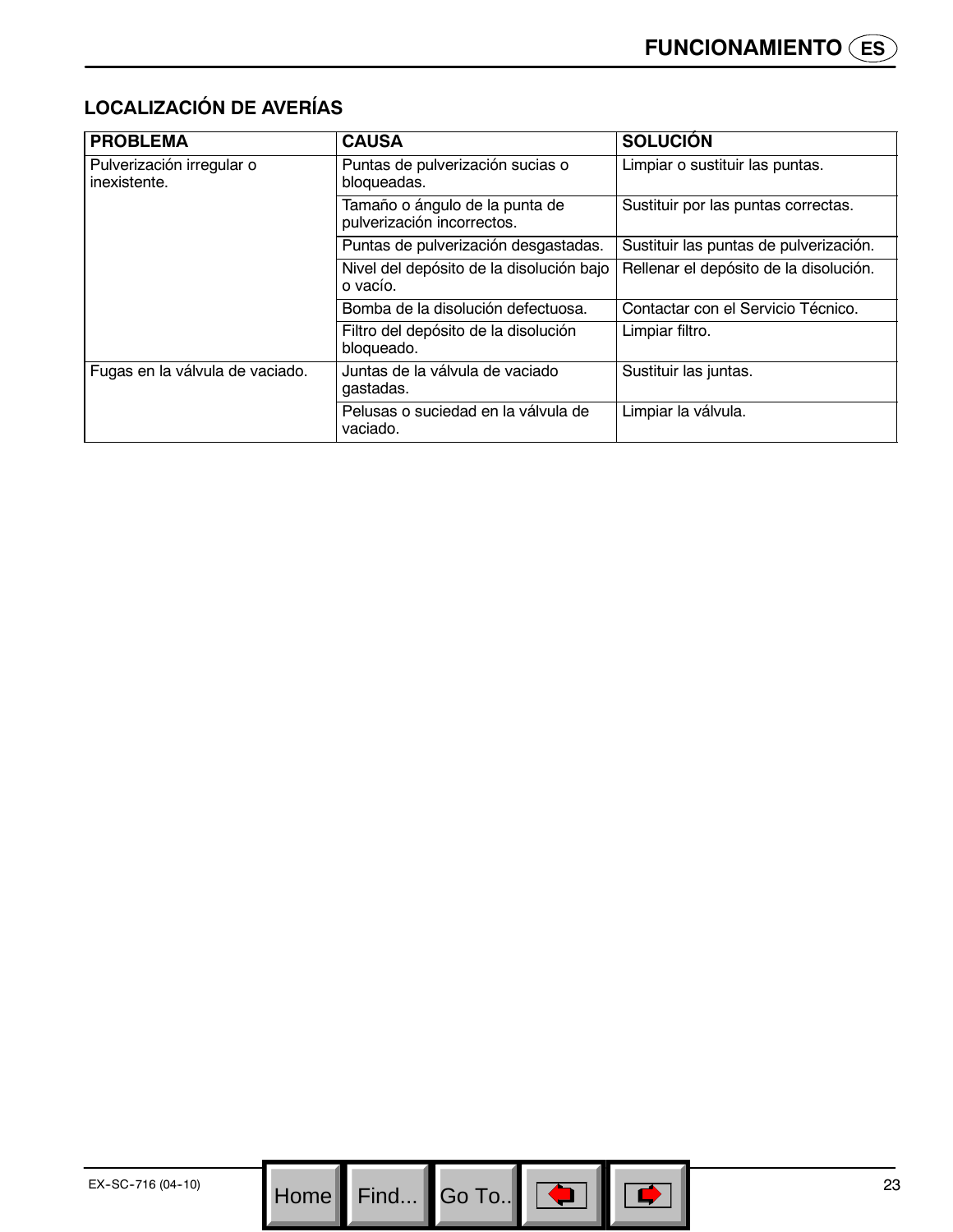## **ESPECIFICACIONES**

| <b>Modelo</b>                                                                             | 1220                                                |
|-------------------------------------------------------------------------------------------|-----------------------------------------------------|
| <b>LONGITUD</b>                                                                           | 991 mm / 39 pulg.                                   |
| <b>ANCHURA</b>                                                                            | 406 mm / 16 pulg.                                   |
| <b>ALTURA</b>                                                                             | 864 mm 34 pulg.                                     |
| <b>PESO</b>                                                                               | 39 kg / 86 lb                                       |
| CAPACIDAD DEL DEPÓSITO DE LA DISOLUCIÓN                                                   | 31 L/ 7 gal                                         |
| CAPACIDAD DEL DEPÓSITO DE RECUPERACIÓN                                                    | 31 L $/$ 7 gal                                      |
| ANCHURA DE LA PISTA DE LIMPIEZA                                                           | 406 mm / 16 pulg.                                   |
| VELOCIDAD MÁXIMA DE LIMPIEZA                                                              | 186 $\mathrm{m}^2$ por hora / 2,000 sq. ft por hora |
| <b>MOTOR DEL CEPILLO</b>                                                                  | 120 V, .1 hp, 1 A, 120 W, 1800 rpm                  |
| <b>VELOCIDAD DEL CEPILLO</b>                                                              | 1200 rpm                                            |
| BOMBA DE LA DISOLUCIÓN                                                                    | 120 V, 6,9 bares (100 psi), 1 A                     |
| MOTOR DE ASPIRACIÓN                                                                       | 120 V, 1,66 hp, 10,3 A, 1236 W, trifásico           |
| ELEVACIÓN DE AGUA                                                                         | 2.972 mm / 117 pulg                                 |
| CONSUMO ELÉCTRICO TOTAL                                                                   | 120 V, 12,7 A, 1524 W                               |
| DECIBELIOS A LA ALTURA DEL OPERARIO EN<br>RECINTO CERRADO CON SUELO<br><b>ENMOQUETADO</b> | $>70$ dB(A)                                         |

# **DIMENSIONES DE LA MÁQUINA**



Go To.. $\|$ 

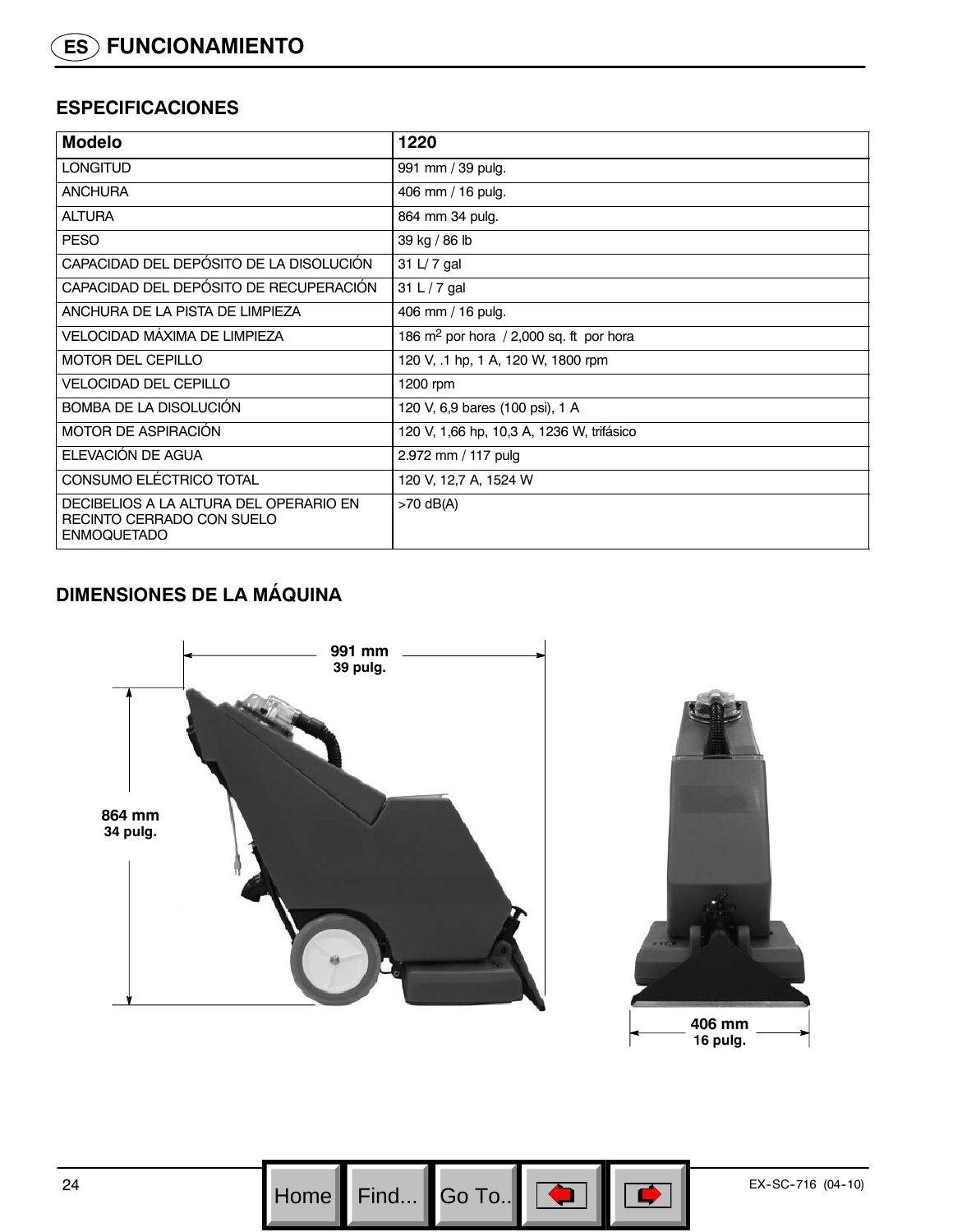Ce manuel accompagne chaque nouveau modèle. Il contient les instructions de fonctionnement et d'entretien nécessaires.

## **Lisez complètement ce manuel et familiarisez--vous avec la machine avant de l'utiliser ou de l'entretenir.**

Cette machine vous fournira d'excellents services. Toutefois, vous obtiendrez les meilleurs résultats pour un prix de revient minimum si:

- La machine est manipulée avec un certain soin.
- La machine fait l'objet d'un entretien régulier conformément aux instructions d'entretien de ce manuel.
- L'entretien de la machine est effectué avec des pièces fournies par le fabricant ou des pièces équivalentes.

Les pièces et fournitures peuvent être commandées en ligne, par téléphone, fax, ou par courrier.

## **DÉBALLAGE DE LA MACHINE:** Vérifiez

soigneusement si le carton ne présente pas de dommages. Signalez immédiatement tout dommage au transporteur.



#### **PROTECTION DE L'ENVIRONNEMENT**

Veuillez éliminer les matériaux d'emballage et les composants usagés de l'appareil de manière à protéger l'environnement, conformément aux règlements locaux concernant l'élimination des déchets.

N'oubliez pas de toujours recycler.

#### **Tennant Company**

PO Box 1452 Minneapolis, MN 55440 USA Phone: (800) 553-8033 or (763) 513-2850

#### www.tennantco.com www.nobles.com

Les spécifications et pièces sont susceptibles de modification sans préavis.

Home Find... Go To..

Copyright © 2010 TENNANT Company. Tous droits réservés.

## **DONNÉES DE LA MACHINE**

| A remplir au moment de l'installation à<br>titre de référence. |  |
|----------------------------------------------------------------|--|
| $N^{\circ}$ du modèle -                                        |  |

Nº de série -

Options de la machine --

Agent commercial -

Nº de tél. de l'agent commercial --

Numéro de client --

Date d'installation --

## **TABLE DES MATIÈRES**

| MESURES DE SÉCURITÉ $\,\ldots\ldots\ldots\ldots\ldots\,$<br>INSTRUCTIONS DE MISE À LA TERRE | 26<br>27 |
|---------------------------------------------------------------------------------------------|----------|
| ÉTIQUETTES DE MISE EN GARDE                                                                 | 27       |
| COMPOSANTS DE LA MACHINE                                                                    | 28       |
| <b>MISE EN SERVICE DE LA MACHINE </b>                                                       | 29       |
| FONCTIONNEMENT DE L'APPAREIL                                                                | 29       |
| OPÉRATIONS PRÉLIMINAIRES                                                                    | 29       |
| NETTOYAGE DES MOQUETTES                                                                     | 30       |
| PENDANT LE FONCTIONNEMENT                                                                   | 30       |
| FONCTIONNEMENT DES ACCESSOIRES<br>(EN OPTION)                                               | 31       |
|                                                                                             |          |
| <b>RÉGLAGE DE LA HAUTEUR DE BROSSE </b>                                                     | 31       |
| <b>VIDANGE DES RÉSERVOIRS</b>                                                               | 32       |
| VIDANGE DU RÉSERVOIR DE                                                                     |          |
| RÉCUPÉRATION<br><b>VIDANGE DE LA SOLUTION NETTOYANTE</b>                                    | 32       |
| RESTANTE                                                                                    | 32       |
|                                                                                             |          |
| $ENTRETIEN DE LA MACHINE$                                                                   | 32       |
| ENTRETIEN QUOTIDIEN                                                                         | 32       |
| ENTRETIEN MENSUEL<br>ENTRETIEN DE LA MACHINE :                                              | 33<br>33 |
|                                                                                             |          |
| $ENTREPOSAGE$ DE LA MACHINE $\ldots \ldots \ldots$                                          | 33       |
| <b>ARTICLES DE STOCK RECOMMANDÉS</b>                                                        | 34       |
| <b>DÉPISTAGE DES PANNES</b>                                                                 | 34       |
| DONNÉES TECHNIQUES                                                                          | 36       |
| DIMENSIONS DE LA MACHINE                                                                    | 36       |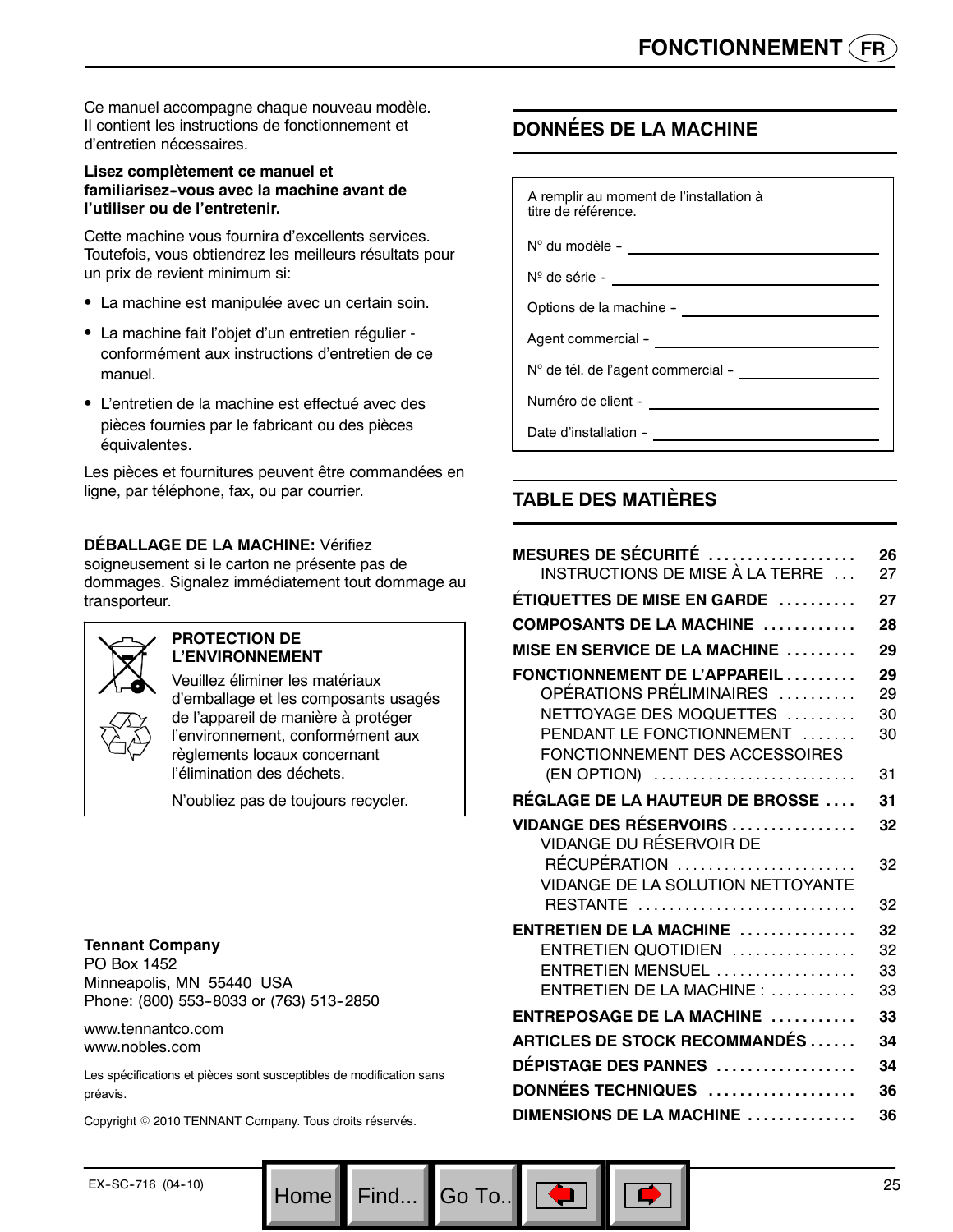# **MESURES DE SÉCURITÉ**

**Cette machine est conçue pour un usage commercial. Elle est destinée exclusivement au nettoyage des moquettes et tissus d'ameublement dans un environnement intérieur et ne convient pas à un quelconque autre usage. Utilisez uniquement des accessoires et des produits nettoyants pour moquettes disponibles dans le commerce, prévus pour l'utilisation de la machine.**

**Tous les opérateurs sont tenus de lire et comprendre les consignes de sécurité suivantes et de se familiariser avec celles--ci.**

Le symbole de mise en garde suivant et l'en-tête « POUR VOTRE SECURITE » sont utilisés tout au long de ce manuel comme indiqué dans leur description :

**A MISE EN GARDE : identifie la présence de dangers ou les opérations dangereuses susceptibles de blesser grièvement ou de provoquer la mort.**

**POUR VOTRE SECURITÉ : identifie les instructions qui doivent être suivies afin de garantir la sécurité lors de l'utilisation de l'équipement.**

**Le fait de ne pas respecter ces avertissements peut entraîner des blessures, un choc électrique, un incendie ou une explosion.**

**MISE EN GARDE : danger d'incendie ou d'explosion :**

**N'utilisez jamais de liquides inflammables ou n'utilisez pas la machine dans ou près de liquides ou vapeurs inflammables ou de poussières combustibles.**

*Cette machine n'est pas équipée de moteurs protégés contre les explosions. Les moteurs électriques émettent des étincelles au moment du démarrage et pendant leur fonctionnement, ce qui peut entraîner un incendie instantané ou une explosion si la machine est utilisée dans une zone où des vapeurs/liquides inflammables ou des poussières combustibles, sont présents.*

Ne ramassez pas de matériaux inflammables ou **de métaux réactifs.**

**AL MISE EN GARDE : danger électrique. N'utilisez pas la machine avec un cordon d'alimentation endommagé. Ne modifiez pas la prise. Débranchez le cordon d'alimentation avant d'entretenir la machine.**

**Si le cordon d'alimentation est endommagé ou rompu, il doit être remplacé par le fabricant ou son** **agent de maintenance ou toute autre personne qualifiée, afin d'éviter tout danger.**

**AL MISE EN GARDE : brosse en rotation. Eloignez vos mains. Coupez le contact avant de travailler sur la machine.**

**MISE EN GARDE : Risque d'électrocution. Ne pas utiliser à l'extérieur. N'exposez pas à la pluie. Entreposez à l'intérieur.**

Les signaux d'information ci-après indiquent les **situations potentiellement dangereuses pour l'opérateur ou l'équipement :**

#### **POUR VOTRE SECURITÉ :**

- **1. N'utilisez pas la machine :**
	- avec des liquides inflammables ou près de **vapeurs inflammables, afin d'éviter le risque d'explosion ou d'incendie instantané.**
	- Si vous n'y êtes pas formé et autorisé.
	- Avant d'avoir lu et compris le manuel **opérateur.**
	- Si le cordon n'est pas correctement relié à **la terre.**
	- Avec des cordons ou prises endommagés.
	- Si elle n'est pas en bon état de marche.
	- $\overline{A}$  l'extérieur.
	- **Dans l'eau stagnante.**
	- Avec des rallonges de cordons **supplémentaires. Utilisez uniquement les rallonges de cordons équipées avec la machine ; celles--ci possèdent la capacité adéquate et sont reliées à la terre.**
- **2. Avant d'utiliser la machine :**
	- Assurez-vous que tous les dispositifs de **sécurité se trouvent à leur place et fonctionnent correctement.**
	- **Placez les signes SOL HUMIDE si nécessaire.**
- **3. Lors de l'utilisation de la machine :**
	- Ne roulez pas sur le cordon avec l'appareil.
	- Ne tirez pas la machine par la prise ou le **cordon.**
	- Ne tirez pas le cordon près des bords ou **des coins vifs.**
	- **-- Ne débranchez pas l'appareil en tirant sur le cordon.**
	- **N'étirez pas le cordon.**
	- Ne manipulez pas la prise avec des mains **mouillées.**
	- Eloignez le cordon des surfaces chaudes.

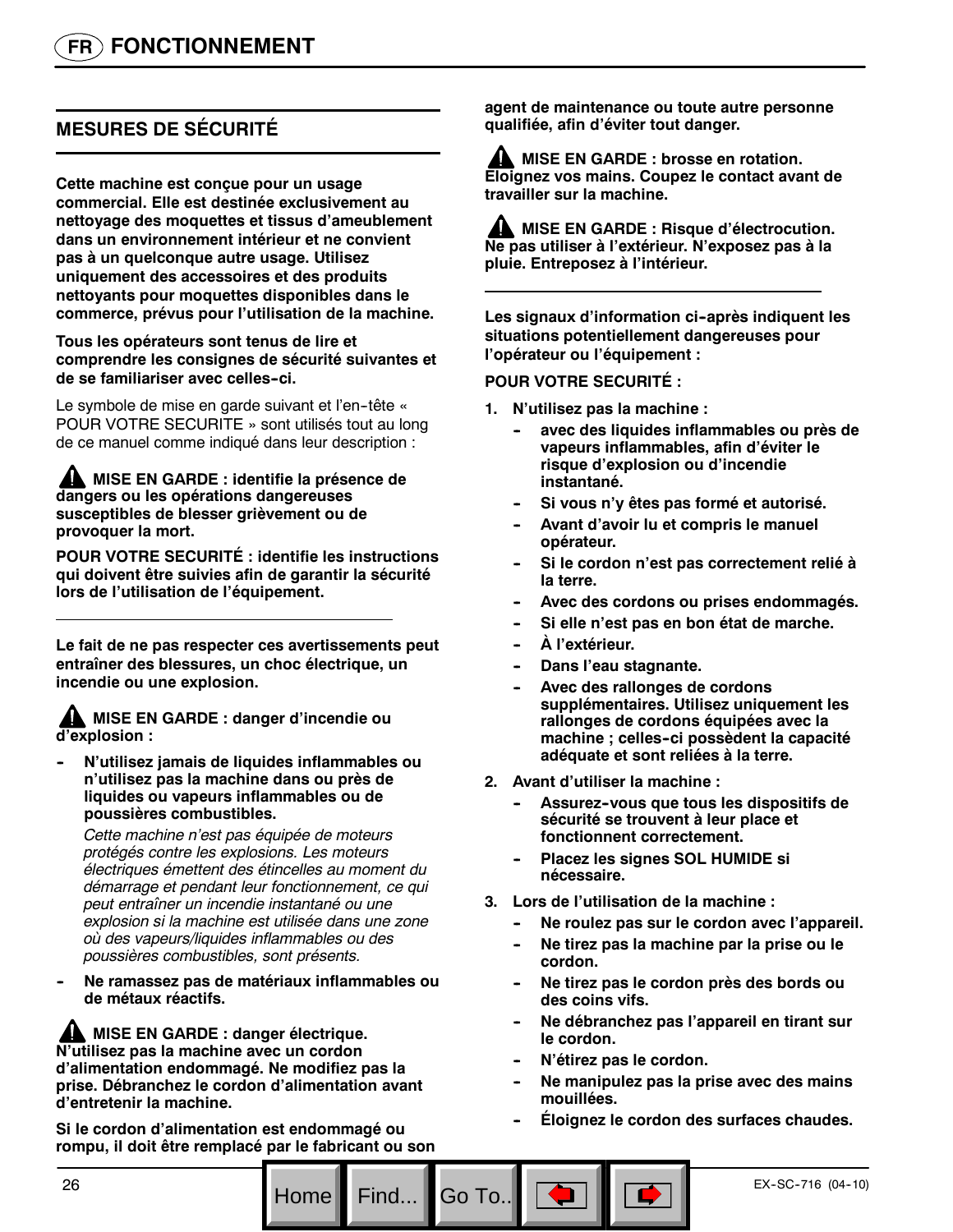- **Signalez immédiatement tout dommage occasionné à la machine ou tout mauvais fonctionnement.**
- Suivez les instructions de mélange et de **manipulation indiquées sur les conteneurs chimiques.**
- Empêchez les enfants de jouer à proximité **de la machine.**
- **4. Avant de quitter ou d'entretenir la machine :**
	- Coupez le contact de la machine.
	- Débranchez le cordon de la prise murale.
- **5. Lors de l'entretien de la machine :**
	- Débranchez le cordon de la prise murale.
	- **Évitez les pièces mobiles. Ne portez pas de veste ou de chemise large ou de manches amples.**
	- Utilisez des pièces de rechanges fournies **ou agréées par le fabricant.**
	- **Toutes les réparations doivent être effectuées uniquement par un technicien qualifié.**
	- **-- Ne modifiez pas le design d'origine de la machine.**
- **6. Lors du transport de la machine :**
	- **Demandez de l'aide pour soulever la machine.**
- Débranchez le cordon de la prise murale.
- **Utilisez des sangles pour arrimer la machine sur le camion ou la remorque.**

## **INSTRUCTIONS DE MISE À LA TERRE**

**La machine doit être mise à la terre. En cas de dysfonctionnement ou de panne, la mise à la terre offre une voie de moindre résistance au courant électrique, afin de réduire le risque de décharge électrique. Cette machine est équipée d'un cordon muni d'un conducteur de terre principale et d'une fiche avec mise à la terre. La fiche doit être branchée sur une prise appropriée montée correctement, conformément aux réglementations et codes en vigueur au niveau local. Ne supprimez pas la fiche de mise à la terre ; si celle--ci manque, remplacez la prise avant d'utiliser la machine.**



## **ÉTIQUETTES DE MISE EN GARDE**

L'étiquette de mise en garde apparaît sur la machine à l'emplacement indiqué. Remplacez l'étiquette lorsqu'elle est endommagées ou qu'elle devient illisible.

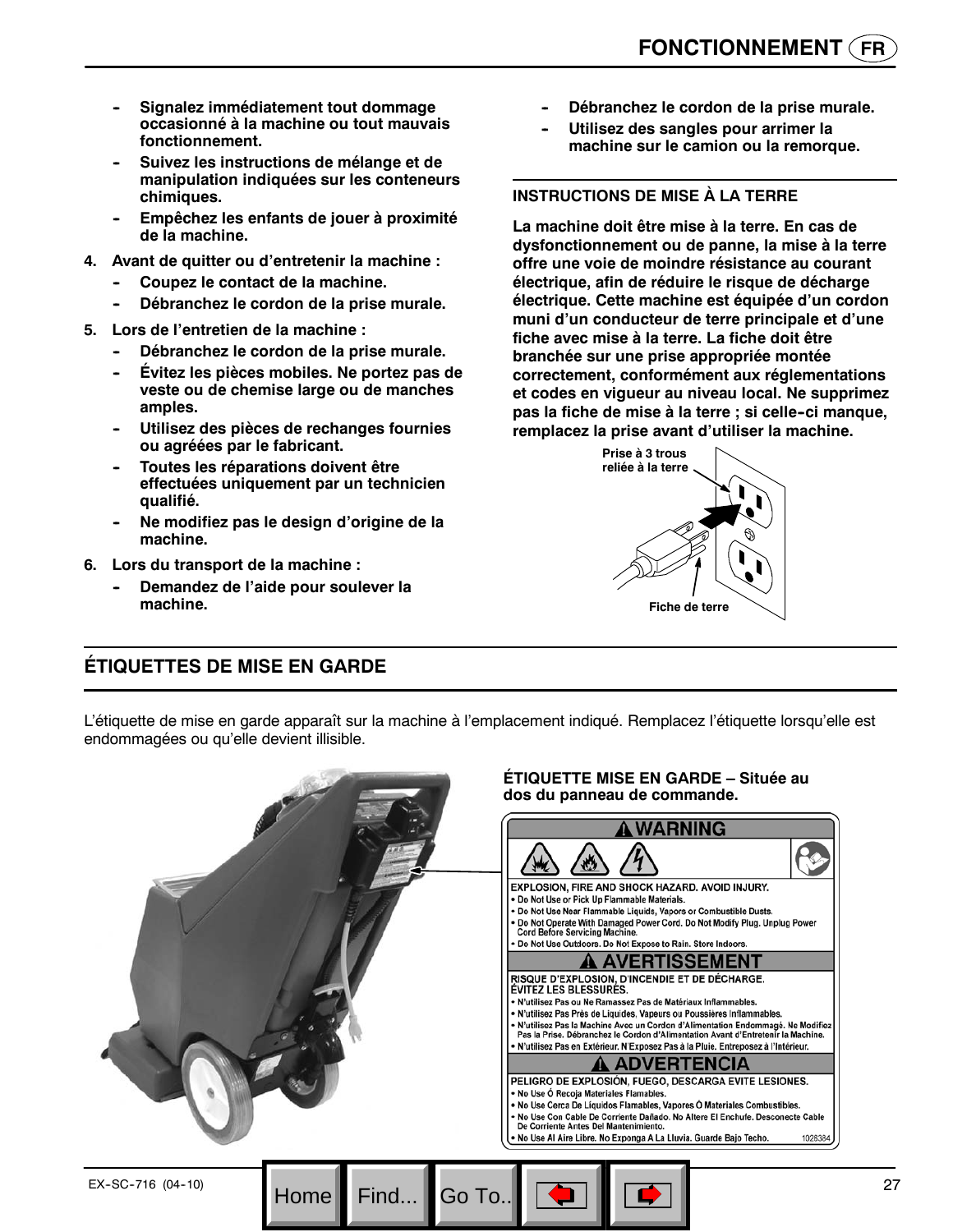## **COMPOSANTS DE LA MACHINE**



- 1. Couvercle du réservoir de récupération
- 2. Tuyau de ramassage à extraction
- 3. Couvercle antipoussière du réservoir de solution
- 4. Bouton de réglage de la hauteur de la brosse
- 5. Logement de brosse
- 6. Tête d'extracteur
- 7. Rallonge de cordon d'alimentation
- 8. Pince de décharge de traction de cordon (ceinture)
- 9. Roulettes de montée d'escalier 254 mm / 10"
- 10. Commutateur principal (Extracteur et pompe)
- 11. Bouton de nettoyage de moquettes (Brosse)
- 12. Barre de diffusion
- 13. Coupe-circuit de pompe
- 14. Coupe-circuit de brosse
- 15. Coupe-circuit d'extracteur
- 16. Toron de raccordement d'alimentation
- 17. Poignée en T de la vanne de vidange
- 18. Bec de vidange du réservoir de récupération
- 19. Raccord rapide du tuyau de solution de l'accessoire

Go To.. $\|$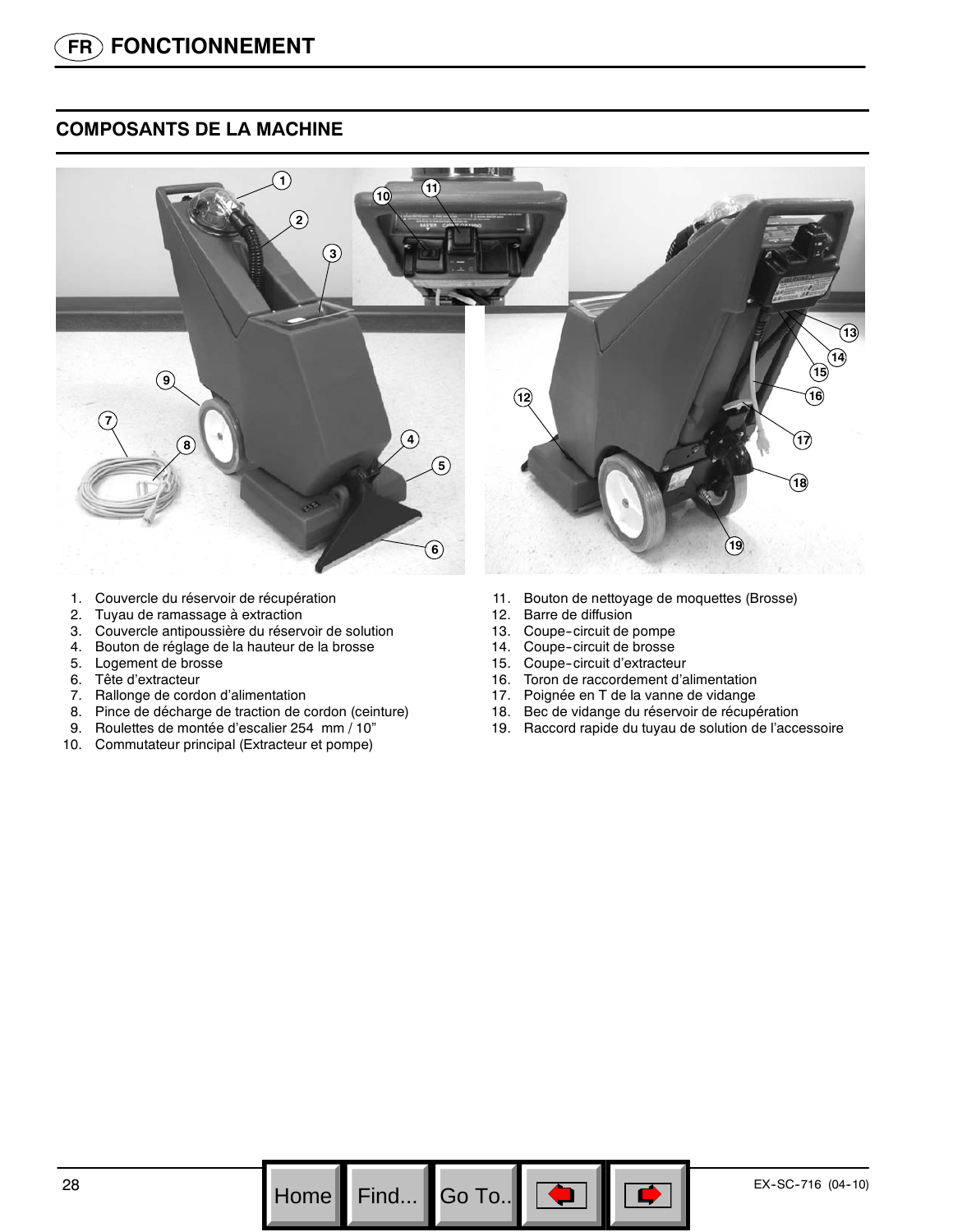## **MISE EN SERVICE DE LA MACHINE**

- 1. Vérifiez soigneusement si le carton ne présente pas de dommages. Signalez immédiatement tout dommage au transporteur. La machine est expédiée montée et prête à l'emploi.
- 2. À l'aide d'un tuyau ou d'un seau, remplissez le réservoir de 30,8 L / 7 gal d'eau chaude, à une température maximale de 60°C / 140°F (Figure 1)*.*

*REMARQUE : La température de l'eau ne doit pas excéder 60*\_*C / 140*\_*F, afin d'éviter tout endommagement du réservoir.*

*REMARQUE : Utilisez différents seaux pour remplir et pour vider la machine, afin d'éviter l'obstruction du système de solution.*



**FIG. 1**

## **MISE EN GARDE : danger d'incendie ou d'explosion. N'utilisez jamais de liquides inflammables.**

3. Ajoutez une solution de nettoyage recommandée. Suivez les instructions de dosage figurant sur le flacon.

**POUR VOTRE SECURITÉ : lorsque vous utilisez la machine, suivez les instructions de mélange et de manipulation indiquées sur les conteneurs chimiques.**

**ATTENTION : Si vous utilisez des nettoyants chimiques en poudre, mélangez avant d'ajouter les produits.**

*REMARQUE : Si vous le souhaitez, utilisez de l'eau chaude uniquement : vous obtiendrez un excellent résultat.*

Home Find... Go To.

4. Refermez le couvercle après le remplissage.

## **FONCTIONNEMENT DE L'APPAREIL**

**POUR VOTRE SECURITÉ : n'utilisez pas la machine avant d'avoir lu et compris le manuel opérateur.**

**MISE EN GARDE : danger d'incendie ou d'explosion. N'utilisez jamais de liquides inflammables ou n'utilisez pas la machine dans ou près de liquides ou vapeurs inflammables ou de poussières combustibles.**

#### **OPÉRATIONS PRÉLIMINAIRES**

- 1. Aspirez la moquette pour enlever les particules et les autres détritus.
- 2. Vérifiez si le cordon d'alimentation n'est pas endommagé.

**MISE EN GARDE : danger électrique. N'utilisez pas la machine avec un cordon d'alimentation endommagé. Ne modifiez pas la prise. Débranchez le cordon d'alimentation avant d'entretenir la machine.**

**Si le cordon d'alimentation est endommagé ou rompu, il doit être remplacé par le fabricant ou son agent de maintenance ou toute autre personne qualifiée, afin d'éviter tout danger.**

3. Branchez le cordon d'alimentation dans une prise murale munie d'une broche de terre (Figure 2).



**FIG. 2**

**POUR VOTRE SECURITÉ : N'utilisez pas la machine avec des rallonges de câbles supplémentaires. Utilisez uniquement les rallonges de cordons équipées avec la machine ; celles--ci possèdent la capacité adéquate et sont reliées à la terre.**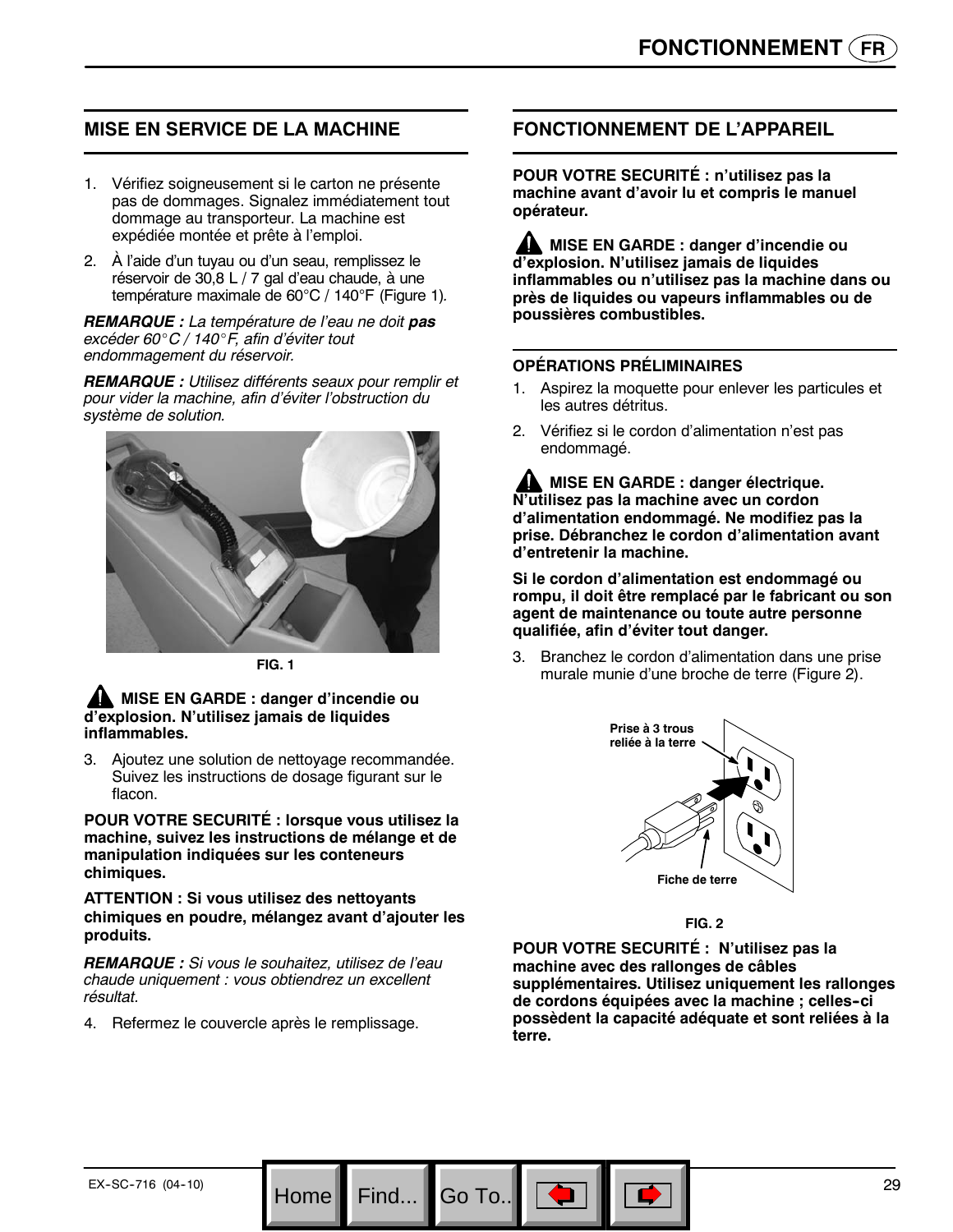## **NETTOYAGE DES MOQUETTES**

1. Activez le commutateur principal (Figure 3).



2. Appuyez sur le bouton de nettoyage de moquettes et maintenez-le enfoncé. Tirez la machine vers vous, de 1,5 m / 4 ft à la fois. Pour les meilleurs résultats, soulevez légèrement la poignée de la machine tout en tirant vers l'arrière. Ceci permet de transférer le poids de la machine vers la tête d'extraction pour une meilleure récupération d'eau (Figure 4).



**FIG. 4**

3. À la fin du couloir, relâchez le bouton de nettoyage de moquettes et continuez à tirer la machine vers vous d'encore 30 cm / 1 ft, pour récupérer la solution pulvérisée non récupérée. Poussez la poignée vers le bas et déplacez la machine vers la prochaine zone à nettoyer. Faites chevaucher de 50 mm / 2" chaque couloir de nettoyage.

**MISE EN GARDE : danger d'incendie ou d'explosion. Ne ramassez pas de matériaux inflammables ou de métaux réactifs.**

## **PENDANT LE FONCTIONNEMENT**

1. Si nécessaire, ajustez la hauteur de la brosse pour l'adapter au type de moquette (voir RÉGLAGE DE LA HAUTEUR DE BROSSE).

- 2. Restez à l'écart de la prise murale et du cordon d'alimentation pour éviter d'endommager le cordon d'alimentation.
- 3. Vérifiez si une quantité importante de mousse ne s'est pas formée dans le réservoir de récupération. Utilisez un désémulsifiant recommandé pour prévenir tout dommage du moteur (Figure 5).



**FIG. 5**

**ATTENTION : Ne laissez pas la mousse pénétrer dans le filtre d'extracteur. Vous risquez d'endommager le moteur d'extraction. Ces dommages ne sont pas couverts par la garantie.**

4. Si la brosse ou le moteur d'extraction s'arrêtent, il se peut que le coupe-circuit ait été déclenché. Coupez l'alimentation de la machine, débranchez le cordon d'alimentation et vérifiez la présence d'obstructions. Laissez refroidir le moteur et réenclenchez manuellement le bouton du coupe--circuit, situé en bas du boîtier de manœuvre (Figure 6NO TAG).



**FIG. 6**

**AL MISE EN GARDE : danger électrique. Débranchez le cordon d'alimentation avant d'entretenir la machine.**

**MISE EN GARDE : brosse en rotation. Eloignez vos mains. Coupez le contact avant de travailler sur la machine.**

5. Après le nettoyage, effectuez la procédure d'entretien quotidien de la machine.

Go To.

*REMARQUE : Laissez sécher la moquette pendant une heure maximum. Utilisez des systèmes de soufflerie pour réduire le temps de séchage.*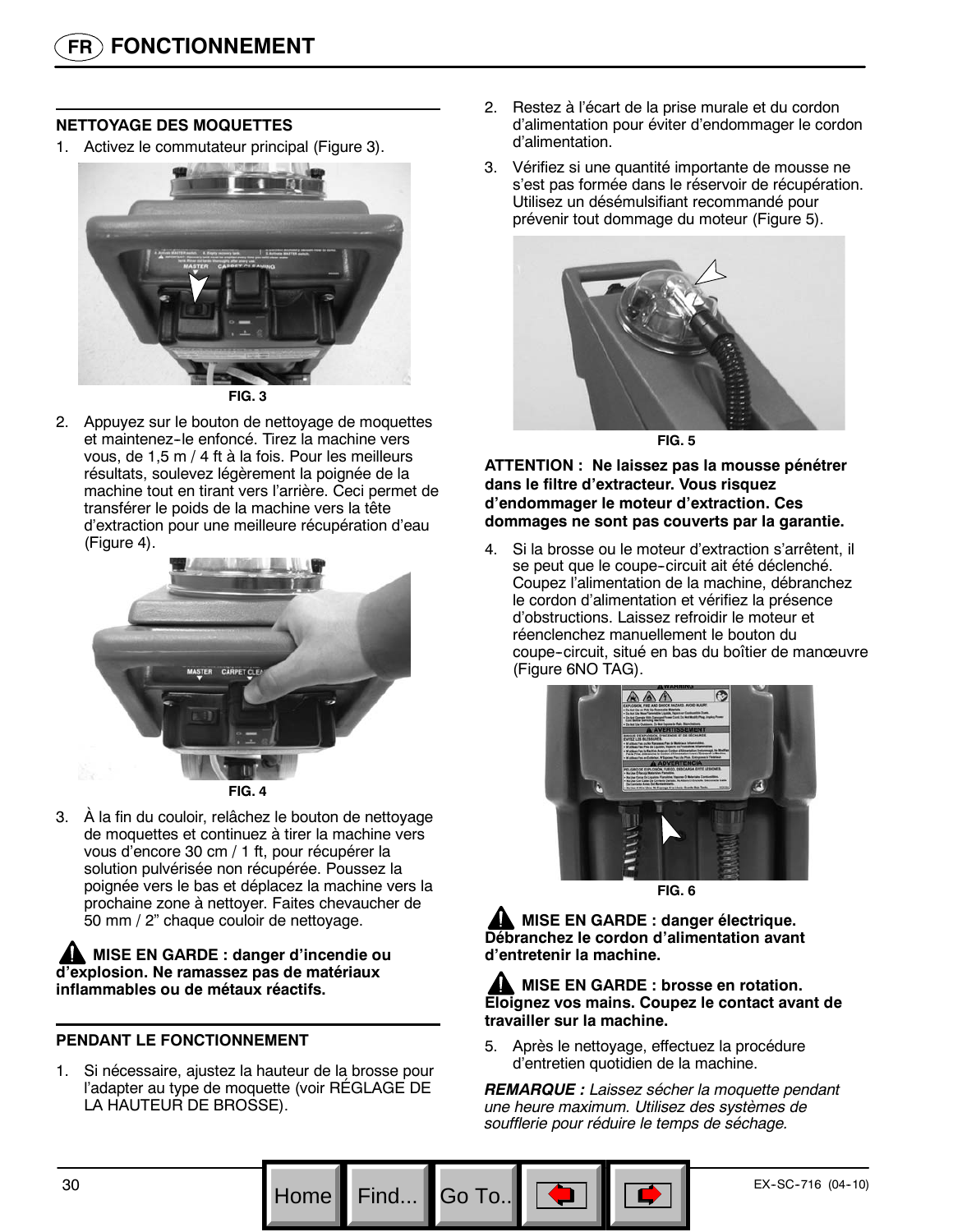## **FONCTIONNEMENT DES ACCESSOIRES (EN OPTION)**

- 1. Débranchez le tuyau d'aspiration du couvercle du réservoir de récupération et branchez le tuyau d'aspiration de l'instrument à la place (Figure 7).
- 2. Branchez le tuyau de solution de l'accessoire sur le raccord rapide, situé à l'arrière de la machine (Figure 7).



**FIG. 7**

- 3. Fixez l'instrument de votre choix aux tuyaux.
- 4. Activez le commutateur principal.
- 5. Commencez à utiliser l'accessoire (Figure 8).



**FIG. 8**

#### **MISE EN GARDE : danger d'incendie ou d'explosion. Ne ramassez pas de matériaux inflammables ou de métaux réactifs.**

*REMARQUE : Lorsque vous nettoyez des tissus d'ameublement, vérifiez toujours les instructions de nettoyage du fabricant cousues dans le meuble.*

6. Après avoir utilisé l'instrument accessoire, réduisez la pression d'eau dans l'instrument, avant de débrancher le tuyau. Appuyez sur le déclencheur pendant cinq secondes après avoir coupé l'alimentation.

Go To..

## **RÉGLAGE DE LA HAUTEUR DE BROSSE**

1. Coupez l'alimentation de la machine et débranchez le cordon d'alimentation de la prise murale.

## **MISE EN GARDE : danger électrique. Débranchez le cordon d'alimentation avant d'entretenir la machine.**

#### **MISE EN GARDE : brosse en rotation. Eloignez vos mains. Coupez le contact avant de travailler sur la machine.**

2. Réglez la brosse à la bonne hauteur. Tournez le bouton de réglage de hauteur jusqu'à ce que les poils de la brosse touchent légèrement la moquette, puis tournez encore le bouton d'un demi--tour. Tournez le bouton dans le sens des aiguilles d'une montre pour relever la brosse et tournez-le dans le sens contraire des aiguilles d'une montre pour la rabaisser (Figure 9).



**FIG. 9**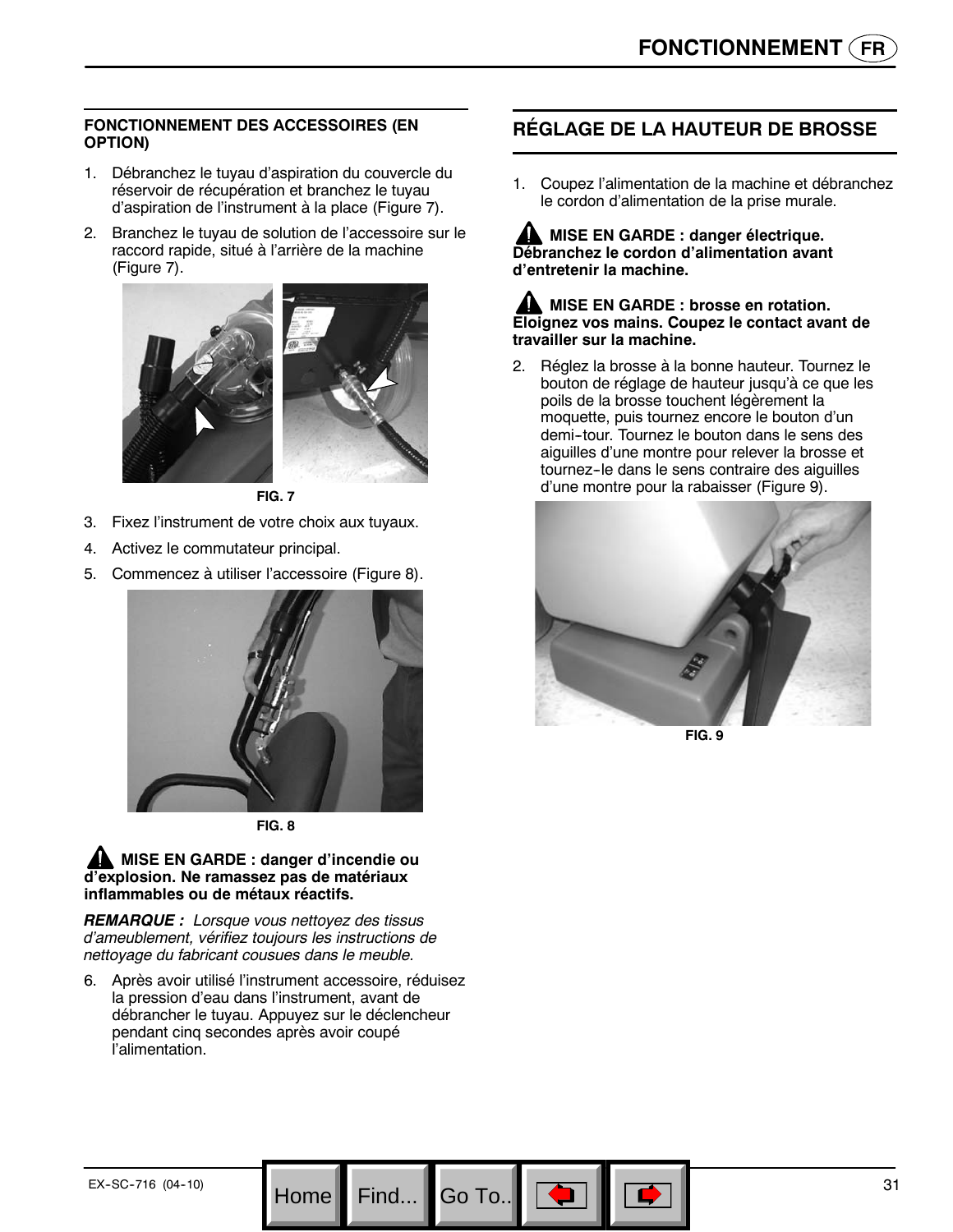# **VIDANGE DES RÉSERVOIRS**

## **MISE EN GARDE : danger électrique. Débranchez le cordon d'alimentation avant d'entretenir la machine.**

*REMARQUE : Utilisez différents seaux pour remplir et pour vider la machine, afin d'éviter l'obstruction du système de solution.*

## **VIDANGE DU RÉSERVOIR DE RÉCUPÉRATION**

1. Lorsque le réservoir de solution est vide, le réservoir de récupération *doit* être vidé. Pour vider le réservoir de récupération, coupez l'alimentation de la machine et placez un seau sous le bec inférieur de la vanne de vidange.

*REMARQUE : Utilisez différents seaux pour remplir et pour vider la machine, afin d'éviter l'obstruction du système de solution.*

2. Tirez la poignée en T sur la vanne de vidange, afin de vider l'eau sale (Figure 10).



**FIG. 10**

3. Refermez la vanne de vidange avant de poursuivre l'opération.

## **VIDANGE DE LA SOLUTION NETTOYANTE RESTANTE**

Lorsque vous finissez le nettoyage, utilisez un tuyau de nettoyage de 1 m pour aspirer l'eau restante dans le réservoir de solution.

1. Raccordez le tuyau de nettoyage sur le couvercle du réservoir de récupération (Figure 11).



**FIG. 11**

- 2. Activez le commutateur principal de l'outil auxiliaire de pompage et aspirez la solution restante dans le réservoir.
- 3. Videz le réservoir de récupération.

## **ENTRETIEN DE LA MACHINE**

Pour maintenir la machine en bonne condition de fonctionnement, suivez simplement les procédures d'entretien quotidiennes et mensuelles de la machine.

#### **MISE EN GARDE : danger électrique. Débranchez le cordon d'alimentation avant d'entretenir la machine.**

**Contactez un service de réparation agréé pour les réparations de la machine.**

**POUR VOTRE SECURITÉ : Lors du dépannage de la machine, toutes les réparations doivent être effectuées uniquement par un technicien qualifié.**

#### **ENTRETIEN QUOTIDIEN (Après chaque utilisation)**

Go To.

- 1. Videz et rincez soigneusement les réservoirs (Voir Vidange des réservoirs).
- 2. Rincez le couvercle du réservoir de récupération.
- 3. Retirez et nettoyez le filtre du réservoir de récupération (Figure 12).

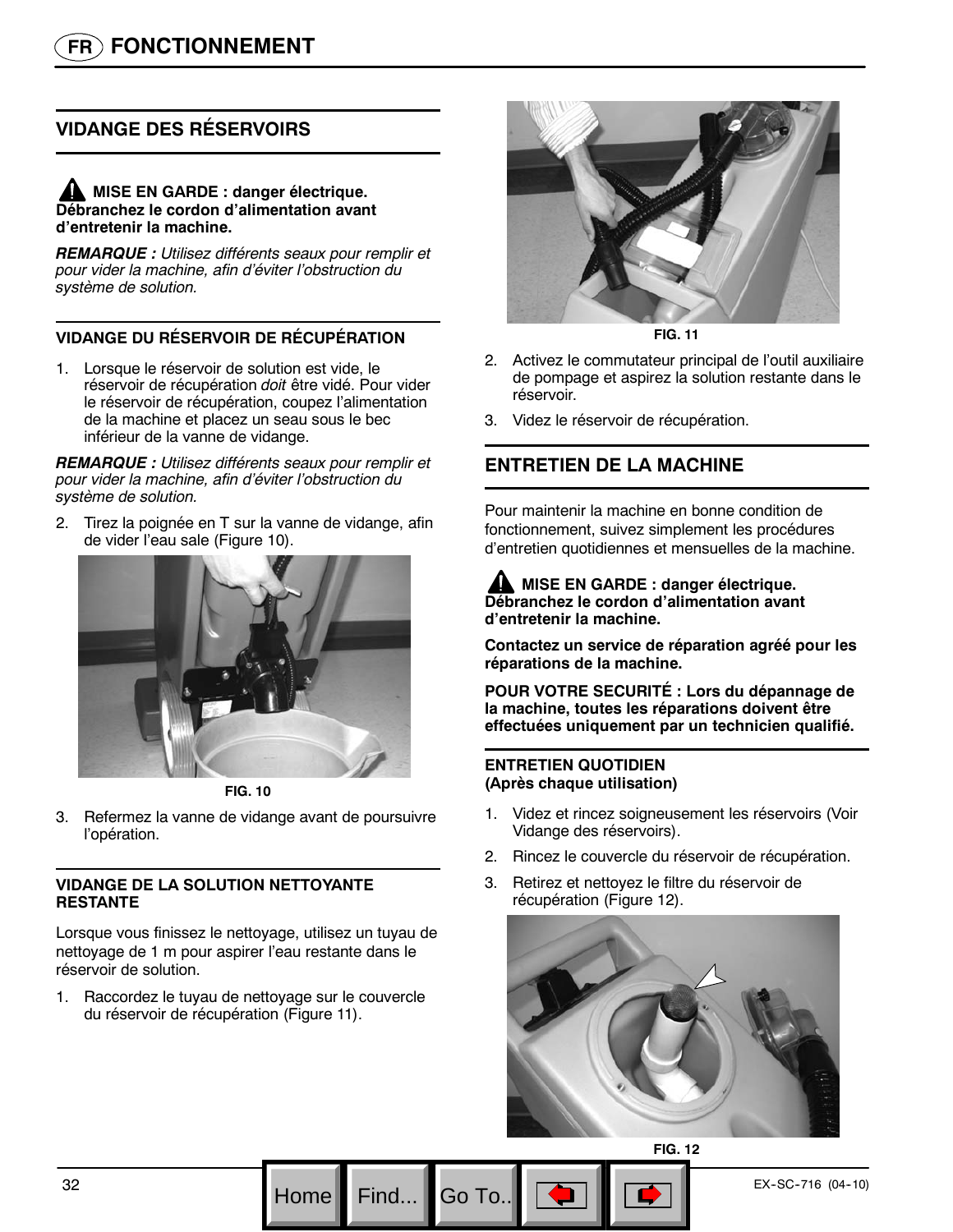- 4. Retirez et nettoyez les deux filtres de réservoir situés au fond du réservoir de solution.
- 5. Retirez toute fibre de moquette et tout débris coincé dans la brosse.
- 6. Retirez tout débris coincé dans la tête d'extraction.
- 7. Inspectez le cordon d'alimentation pour voir s'il n'est pas endommagé. Remplacez-le en cas d'endommagement. Enroulez soigneusement le cordon après chaque utilisation.

#### **Si le cordon d'alimentation est endommagé ou rompu, il doit être remplacé par le fabricant ou son agent de maintenance ou toute autre personne qualifiée, afin d'éviter tout danger.**

8. Vérifiez si le système de diffusion n'est pas obstrué. S'il est obstrué, enlevez les gicleurs et faites--les tremper dans une solution d'acide acétique pendant six heures maximum. N'utilisez pas d'objet pointu pour enlever les gicleurs pour éviter tout dommage.

#### **POUR VOTRE SECURITÉ : lorsque vous utilisez la machine, suivez les instructions de mélange et de manipulation indiquées sur les conteneurs chimiques.**

9. Nettoyez la machine avec un produit non-abrasif et non-solvant.

**ATTENTION : N'utilisez pas de jet de pression sur la machine. Vous risquez d'endommager les composants électriques.**

#### **ENTRETIEN MENSUEL (Toutes les 80 heures de service)**

1. Rincez le système de pompage avec une solution d'acide acétique pour dissoudre la formation normale de produits chimiques alcalins. Suivez les instructions ci-après:

**POUR VOTRE SECURITÉ : lorsque vous utilisez la machine, suivez les instructions de mélange et de manipulation indiquées sur les conteneurs chimiques.**

a. Mélangez 0,5 L / 16 oz d'une solution d'acide acétique avec 7,5 L / 2 gal d'eau chaude, à une température maximale de 60°C / 140°F, puis versez le mélange dans le réservoir de solution.

*REMARQUE : La température de l'eau ne doit pas excéder 60*\_*C, afin d'éviter tout endommagement du réservoir.*

*REMARQUE : Si vous remplissez le réservoir avec un seau, assurez--vous que le seau est propre. Ce, afin d'éviter tout risque d'obstruction des conduites du système de distribution de la solution.*

Home Find... Go To..

b. Allumez la machine.

- c. Positionnez le carter de la brosse au-dessus d'un trou de vidange et faites fonctionner la machine pendant une minute.
- d. Coupez la machine et laissez la solution restante décomposer les dépôts alcalins toute la nuit.
- e. Le lendemain, vidangez le reste de solution et rincez le système avec 11 L / 3 gal d'eau claire.
- 2. Lubrifiez les roulettes avec une huile résistant à l'eau.
- 3. Vérifiez si la machine n'a pas de fuite.
- 4. Contrôlez si les vis de la machine sont bien serrées.

## **ENTRETIEN DE LA MACHINE :**

Pour faciliter l'entretien, les réservoirs de la machine sont articulés afin de pouvoir pivoter hors du châssis pour permettre l'accès aux composants internes.

#### **ATTENTION : Assurez--vous que les réservoirs sont vides avant de les ouvrir.**

- 1. Retirez les deux vis arrière à tête hexagonale, situées sous les roulettes arrière du châssis.
- 2. Retirez deux vis Allen.
- 3. Retirez deux vis restantes à tête hexagonale, situées à l'avant du châssis.
- 4. Soulevez les réservoirs et sortez-les du châssis. L'outil d'extraction pivote vers le haut en même temps que les réservoirs.

## **ENTREPOSAGE DE LA MACHINE**

- 1. Avant d'entreposer la machine, veillez à rincer les réservoirs et à faire la vidange de toute l'eau de la machine.
- 2. Entreposez la machine verticalement à l'abri de l'humidité en veillant à ce que les brosses soient relevées du sol.
- 3. Enlevez le couvercle du réservoir de récupération pour favoriser la circulation d'air.

**ATTENTION : En cas d'entreposage de la machine à des températures inférieures à 0**\_**C / 32**\_**F, veillez à ce que la machine, la pompe et le système de pulvérisation soient tout à fait vides et secs. Les dommages occasionnés par le gel ne sont pas couverts par la garantie.**

**MISE EN GARDE : Risque d'électrocution. Ne pas utiliser à l'extérieur. N'exposez pas à la pluie. Entreposez à l'intérieur.**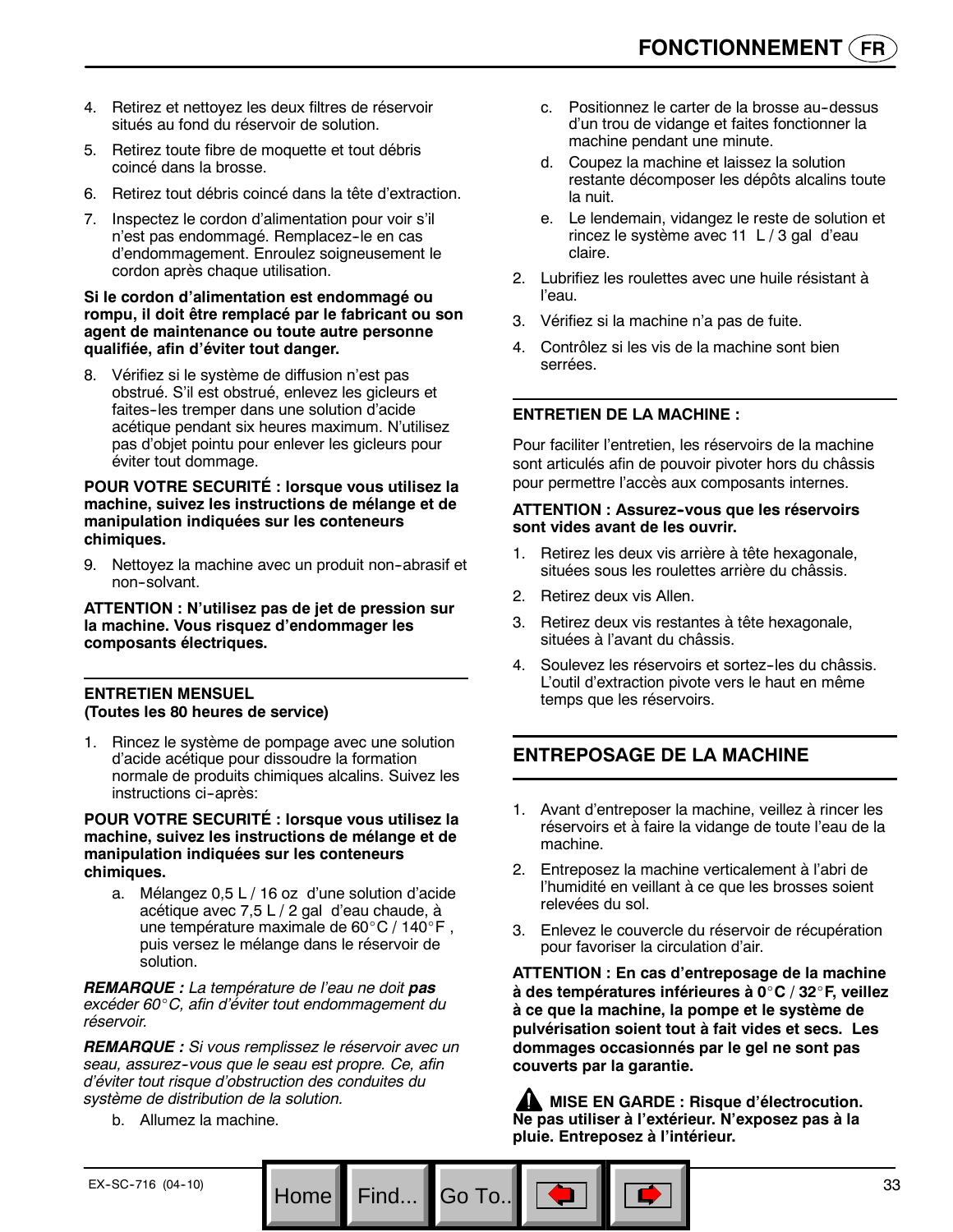# **ARTICLES DE STOCK RECOMMANDÉS**

Reportez--vous à la section Liste des pièces du manuel pour les articles de stock recommandés. Les articles de stock sont clairement identifiés à l'aide d'un point précédant la description de la pièce. Voir l'exemple ci-dessous :

| 26 | 1017380 | (00000000- | ) . Hose, Drain, Assy, 1.5d X 29.5l, Blk, Flx |
|----|---------|------------|-----------------------------------------------|
| 27 | 1008639 | (00000000- | Drain Assy                                    |
| 28 | 1019563 | (00000000- | ) · Strap, Drain Cap                          |
| 29 | 1008637 | (00000000- | ) • O Ring, 1.48" ld, 1.76" Od                |

# **DÉPISTAGE DES PANNES**

| <b>PROBLÈME</b>                                 | <b>CAUSE</b>                                                              | <b>REMÈDE</b>                                                                                                                                                                                              |
|-------------------------------------------------|---------------------------------------------------------------------------|------------------------------------------------------------------------------------------------------------------------------------------------------------------------------------------------------------|
| La machine ne fonctionne pas.                   | Interrupteurs ou fils défectueux.                                         | Contactez le service de dépannage.                                                                                                                                                                         |
|                                                 | Cordon d'alimentation défectueux.                                         | Contactez le service de dépannage.                                                                                                                                                                         |
|                                                 | Coupe-circuit du bâtiment déclenché.                                      | Réenclenchez le coupe-circuit.                                                                                                                                                                             |
| La pompe à solution ne fonctionne<br>pas.       | Surchauffe de la pompe.                                                   | Déterminez la cause et laissez<br>refroidir la pompe pendant 20 minutes.<br>Réenclenchez le coupe-circuit.                                                                                                 |
|                                                 | Pompe à solution défectueuse.                                             | Contactez le service de dépannage.                                                                                                                                                                         |
|                                                 | Solénoïde défectueux.                                                     | Contactez le service de dépannage.                                                                                                                                                                         |
|                                                 | Interrupteur défectueux.                                                  | Contactez le service de dépannage.                                                                                                                                                                         |
|                                                 | Câblage lâche ou cassé.                                                   | Contactez le service de dépannage.                                                                                                                                                                         |
| Le moteur de l'extracteur ne<br>fonctionne pas. | Dispositif de surcharge thermique du<br>moteur de l'extracteur déclenché. | Vérifiez si le passage d'air n'est pas<br>obstrué, laissez le moteur refroidir 20<br>minutes.                                                                                                              |
|                                                 | Coupe-circuit du moteur d'extracteur<br>déclenché.                        | Réenclenchez le coupe-circuit.                                                                                                                                                                             |
|                                                 | Câblage lâche ou cassé.                                                   | Contactez le service de dépannage.                                                                                                                                                                         |
|                                                 | Commutateur principal défectueux.                                         | Contactez le service de dépannage.                                                                                                                                                                         |
|                                                 | Commutateur de l'extracteur<br>défectueux.                                | Contactez le service de dépannage.                                                                                                                                                                         |
|                                                 | Moteur d'aspiration défectueux.                                           | Contactez le service de dépannage.                                                                                                                                                                         |
|                                                 | Balais de charbon usés.                                                   | Remplacez les balais ou faites faire un<br>entretien.                                                                                                                                                      |
| Le moteur de la brosse ne<br>fonctionne pas.    | Coupe-circuit du moteur de la brosse<br>déclenché.                        | Enlevez les détritus causant<br>l'obstruction OU réglez la hauteur de<br>la brosse. Réenclenchez le bouton du<br>coupe-circuit de la brosse qui se<br>trouve dans le bas de la boîte des<br>interrupteurs. |
|                                                 | Bouton de nettoyage de moquettes<br>pas activé.                           | Appuyez sur le bouton de nettoyage<br>de moquettes.                                                                                                                                                        |
|                                                 | Moteur de brosse défectueux.                                              | Contactez le service de dépannage.                                                                                                                                                                         |
|                                                 | Courroie de la brosse lâche ou<br>cassée.                                 | Contactez le service de dépannage.                                                                                                                                                                         |
|                                                 | Bouton ou fil défectueux.                                                 | Contactez le service de dépannage.                                                                                                                                                                         |

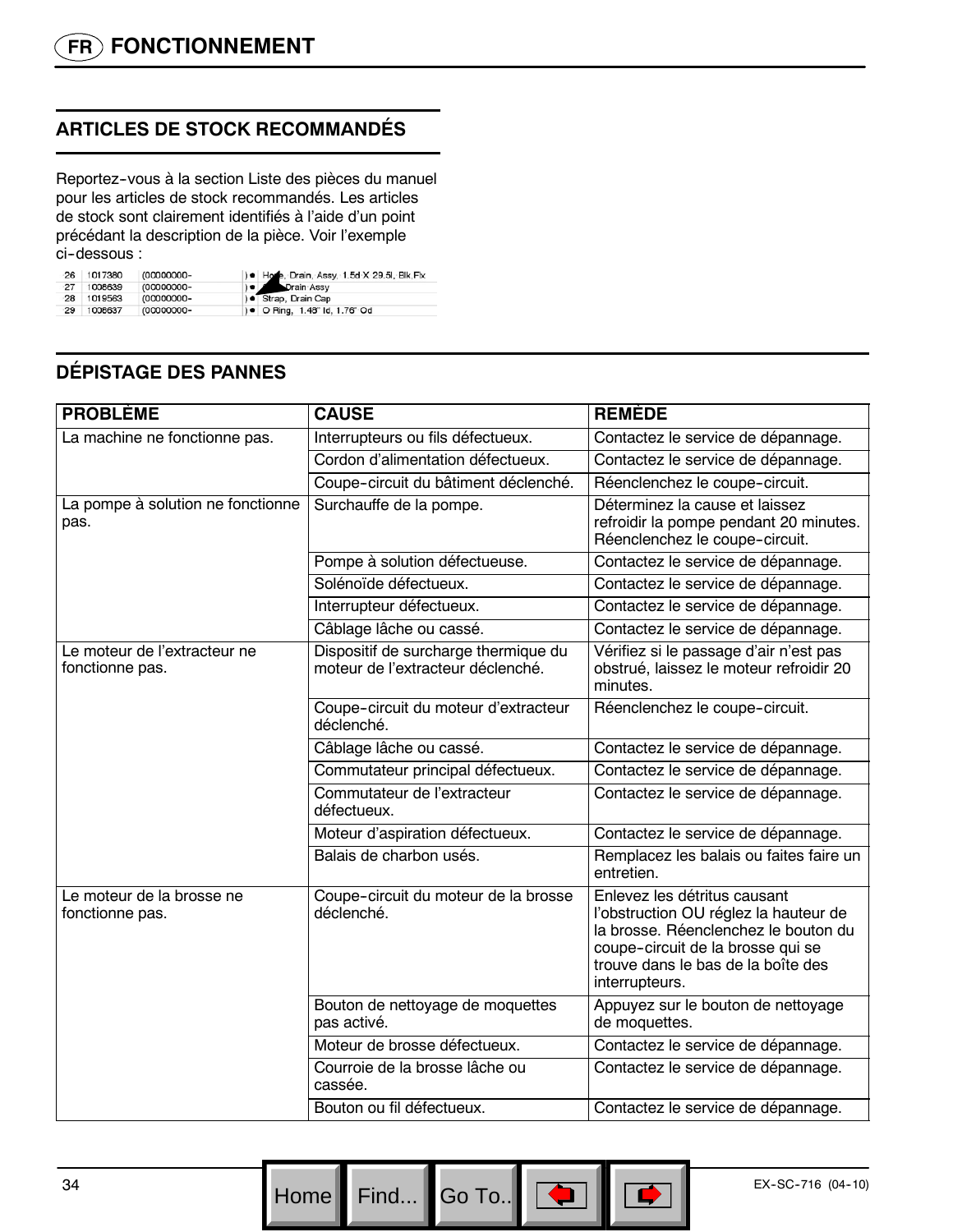# **DÉPISTAGE DES PANNES**

| <b>PROBLÈME</b>                 | <b>CAUSE</b>                                                     | <b>REMÈDE</b>                                                                                  |
|---------------------------------|------------------------------------------------------------------|------------------------------------------------------------------------------------------------|
| Ramassage non satisfaisant de   | Ouvrez la vanne de vidange.                                      | Refermez la vanne.                                                                             |
| l'eau.                          | Filtre du réservoir de récupération<br>obstrué.                  | Retirez le couvercle du réservoir de<br>récupération et débarrassez le filtre<br>des peluches. |
|                                 | Fuite d'air autour du couvercle du<br>réservoir de récupération. | Resserrez les boutons du couvercle<br>du réservoir de récupération ou<br>remplacez le joint.   |
|                                 | Raccords du tuyau d'aspiration<br>détachés.                      | Attachez fermement les raccords.                                                               |
|                                 | Tuyau d'aspiration défectueux.                                   | Remplacez le tuyau.                                                                            |
|                                 | Raccords du tuyau d'aspiration<br>détachés.                      | Rattachez fermement les raccords au<br>tuyau.                                                  |
|                                 | Déplacement trop rapide de la<br>machine.                        | Réduisez la vitesse du processus de<br>nettoyage.                                              |
| Diffusion irrégulière ou nulle. | Gicleurs sales ou obstrués.                                      | Nettoyez ou remplacez les gicleurs.                                                            |
|                                 | Taille du gicleur ou angle d'aspersion<br>inapproprié.           | Remplacez par des gicleurs<br>appropriés.                                                      |
|                                 | Gicleurs usés.                                                   | Remplacez les gicleurs.                                                                        |
|                                 | Réservoir de solution plus assez<br>rempli ou vide.              | Remplissez le réservoir de solution.                                                           |
|                                 | Pompe à solution défectueuse.                                    | Contactez le service de dépannage.                                                             |
|                                 | Filtre du réservoir obstrué.                                     | Nettoyez le filtre.                                                                            |
| Fuite de la vanne de vidange.   | Joints de la vanne de vidange usés.                              | Remplacez les joints.                                                                          |
|                                 | Peluches ou saleté dans la vanne de<br>vidange.                  | Nettoyez la vanne.                                                                             |